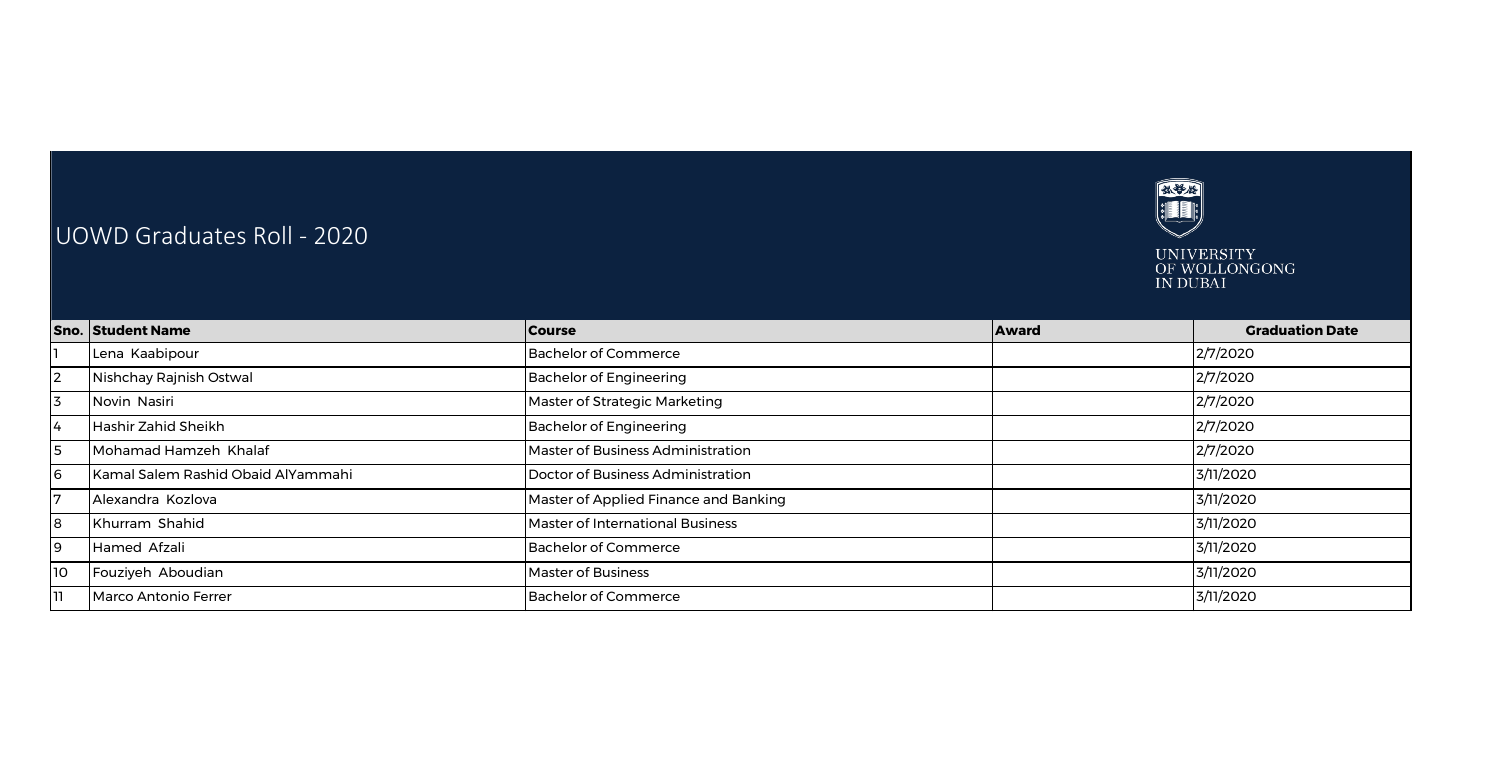| 12 | Nehal Sunil                               | <b>Bachelor of Commerce</b>                 |             | 3/11/2020 |
|----|-------------------------------------------|---------------------------------------------|-------------|-----------|
| 13 | Jasleen Kaur                              | <b>Bachelor of Commerce</b>                 |             | 3/11/2020 |
| 14 | Rubayith Tasbhia Mumu                     | <b>Bachelor of Engineering</b>              |             | 3/11/2020 |
| 15 | Axel Balzano                              | <b>Master of Business</b>                   | Distinction | 3/11/2020 |
| 16 | Ahmad Hisham Kayali                       | <b>Bachelor of Commerce</b>                 |             | 3/11/2020 |
| 17 | Mazen Marawan Mohamed Aboelmaati          | <b>Bachelor of Business Administration</b>  |             | 3/11/2020 |
| 18 | Syed Talha Mahmood                        | <b>Bachelor of Commerce</b>                 |             | 3/11/2020 |
| 19 | Amal Mubarak Abdulla Mohammad AlJaqa      | Master of Quality Management                |             | 3/11/2020 |
| 20 | Yaroslav Kolomiyets                       | <b>Bachelor of Commerce</b>                 |             | 3/11/2020 |
| 21 | Yousef Majed Yousef Qutaishat             | <b>Bachelor of Engineering</b>              |             | 3/11/2020 |
| 22 | Ahmed Ragab Khalifa Abdelwahab            | Master of Quality Management                | Distinction | 3/11/2020 |
| 23 | Rumaitha Abdulaziz Easa Thani Alshehhi    | Master of International Studies             | Distinction | 3/11/2020 |
| 24 | Mohammad Muneer T. AlKhundaqji            | Master of Business Administration           | Distinction | 3/11/2020 |
| 25 | Salama Atiq Khalifa AlSiri AlQemzi        | <b>Bachelor of Engineering</b>              |             | 3/11/2020 |
| 26 | Hussein Rammah                            | <b>Bachelor of Commerce</b>                 |             | 3/11/2020 |
| 27 | Mohanad D. M. Abumosameh                  | Master of Information Technology Management |             | 3/11/2020 |
| 28 | Nataly Abbas                              | <b>Bachelor of Engineering</b>              |             | 3/11/2020 |
| 29 | Fatma Abdulhadi Mohammad Ahmad AlMarzooqi | Master of Quality Management                | Distinction | 3/11/2020 |
| 30 | Aymen Mazen Mani                          | <b>Bachelor of Engineering</b>              |             | 3/11/2020 |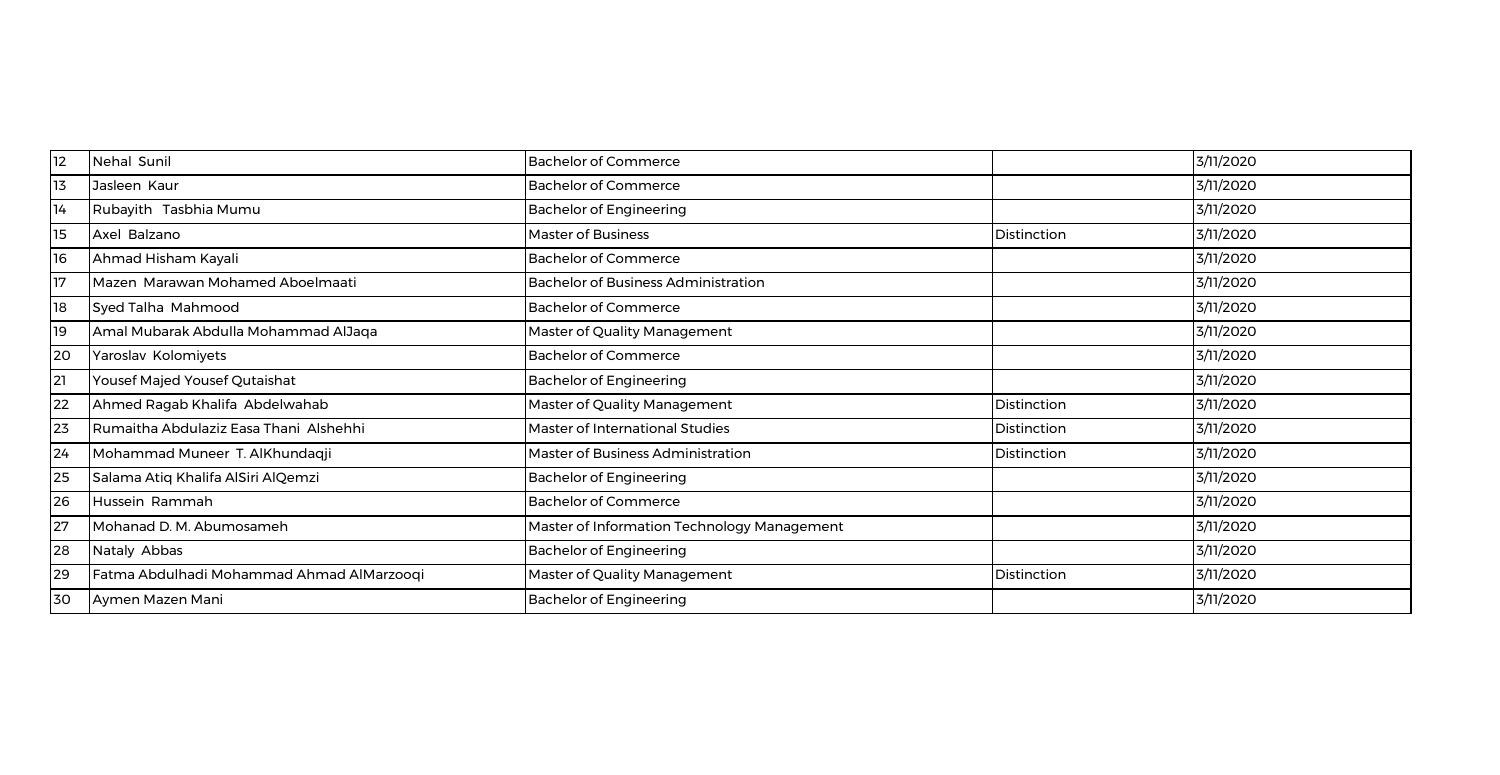| 31 | Tamanna Vinodkumar Rijhwani                        | <b>Bachelor of Commerce</b>              | Distinction | 3/11/2020 |
|----|----------------------------------------------------|------------------------------------------|-------------|-----------|
| 32 | Ahmed Yousif Malalla Ahmed AlMaazmi                | <b>Master of Business Administration</b> |             | 3/11/2020 |
| 33 | Vidushi Prakash Dhanjani                           | <b>Bachelor of Commerce</b>              | Distinction | 3/11/2020 |
| 34 | Priya Manish Dave                                  | <b>Bachelor of Commerce</b>              | Distinction | 3/11/2020 |
| 35 | Sagar Lalwani                                      | <b>Bachelor of Commerce</b>              | Distinction | 3/11/2020 |
| 36 | Siddharth Bala Kumar                               | <b>Bachelor of Commerce</b>              | Distinction | 3/11/2020 |
| 37 | Shradha Surana                                     | <b>Bachelor of Commerce</b>              | Distinction | 3/11/2020 |
| 38 | Sachi Agarwal                                      | <b>Bachelor of Commerce</b>              | Distinction | 3/11/2020 |
| 39 | Nikhil Krishna                                     | <b>Bachelor of Commerce</b>              |             | 3/11/2020 |
| 40 | Rashi Nunani                                       | <b>Bachelor of Computer Science</b>      |             | 3/11/2020 |
| 41 | Jaya Raju Gangwani                                 | <b>Bachelor of Commerce</b>              | Distinction | 3/11/2020 |
| 42 | Eisha Gilani Sheikh                                | <b>Bachelor of Computer Science</b>      |             | 3/11/2020 |
| 43 | Vaseem Arangathparambil Hassan                     | <b>Bachelor of Commerce</b>              |             | 3/11/2020 |
| 44 | Abdelkarim Mohamed Abdelqadir AlMushtaghil AlNaqbi | Master of Engineering Asset Management   |             | 3/11/2020 |
| 45 | Madad Mohamed Madad Huwaidin AlKetbi               | Master of Engineering Asset Management   |             | 3/11/2020 |
| 46 | Saif Nasir Ali Khan                                | <b>Master of Business</b>                |             | 3/11/2020 |
| 47 | Iranlowo Oluwafunmilayo Orunmuyi                   | Master of Business Administration        |             | 3/11/2020 |
| 48 | Divya Anil Bhatkal                                 | <b>Bachelor of Commerce</b>              | Distinction | 3/11/2020 |
| 49 | Mohamed Sabry Abdelkhalek Afify                    | Master of Quality Management             |             | 3/11/2020 |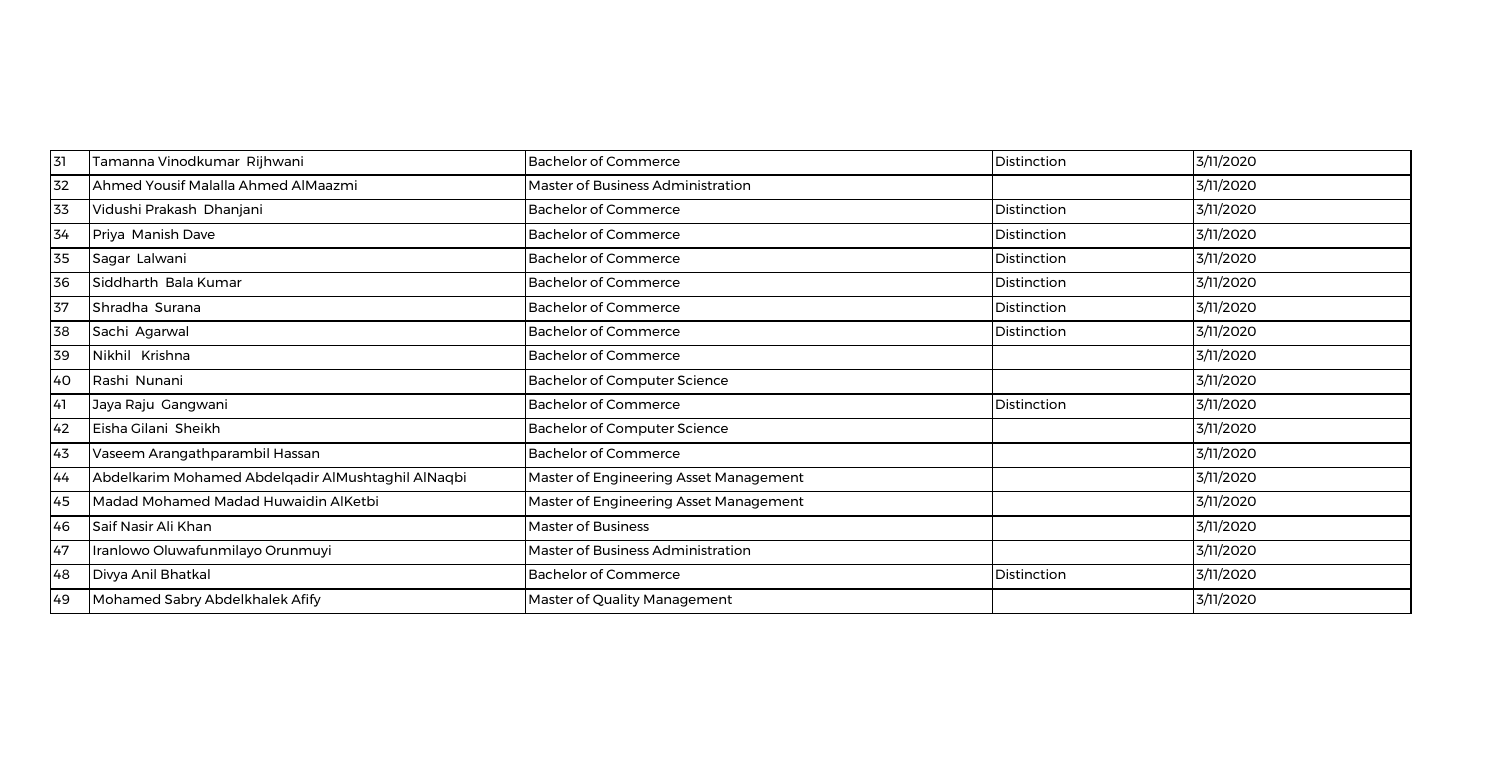| 50  | Reda Berrada                             | <b>Master of Business</b>                   |             | 3/11/2020 |
|-----|------------------------------------------|---------------------------------------------|-------------|-----------|
| 51  | Juma Abdullah AlHaj AlAli                | Master of International Relations           |             | 3/11/2020 |
| 52  | Yazan Moufeed Shafiq AlKhateeb           | Master of Quality Management                | Distinction | 3/11/2020 |
| 53  | Salma Benomar                            | <b>Master of Business</b>                   |             | 3/11/2020 |
| 54  | Jobin George Daniel                      | <b>Master of Business</b>                   |             | 3/11/2020 |
| 55  | Angi Shaya                               | Master of Media and Communications          | Distinction | 3/11/2020 |
| 56  | Salim Mubarak Mohamed Sabaa AlKetbi      | Master of Engineering Management            |             | 3/11/2020 |
| 57  | Ahmed Mohamed Fouad                      | Master of Quality Management                |             | 3/11/2020 |
| 58  | Hajar Idokhsane                          | <b>Master of Business</b>                   |             | 3/11/2020 |
| 59  | Maryam Abdulla Hassan Ali Hassan         | <b>Master of Business</b>                   |             | 3/11/2020 |
| 60  | Abdallah Mohammad Salem Mohammad         | <b>Master of Business</b>                   |             | 3/11/2020 |
| -61 | Maryam Mohammed Ahmed Dhaen AlQemzi      | <b>Master of Business</b>                   |             | 3/11/2020 |
| 62  | Fahed Mohammed Ali Salem AlMarri         | Master of Engineering Management            |             | 3/11/2020 |
| 63  | Abdulla Tariq Abdulla Ismail AlMutawa    | Master of Engineering Management            |             | 3/11/2020 |
| 64  | Suhaila Abdulrahman Sabt Mubarak AlMarri | Master of Quality Management                |             | 3/11/2020 |
| 65  | Ali Ahmad Dejan                          | Master of Engineering Management            |             | 3/11/2020 |
| 66  | Asem Mohammad Ali Al-Rabab'ah            | Master of Information Technology Management | Distinction | 3/11/2020 |
| 67  | Emran Mohammad Jamil AlDhoon             | Master of Quality Management                |             | 3/11/2020 |
| 68  | Shamma Sghayer Saeed Rubayea AlDhaheri   | <b>Master of International Relations</b>    |             | 3/11/2020 |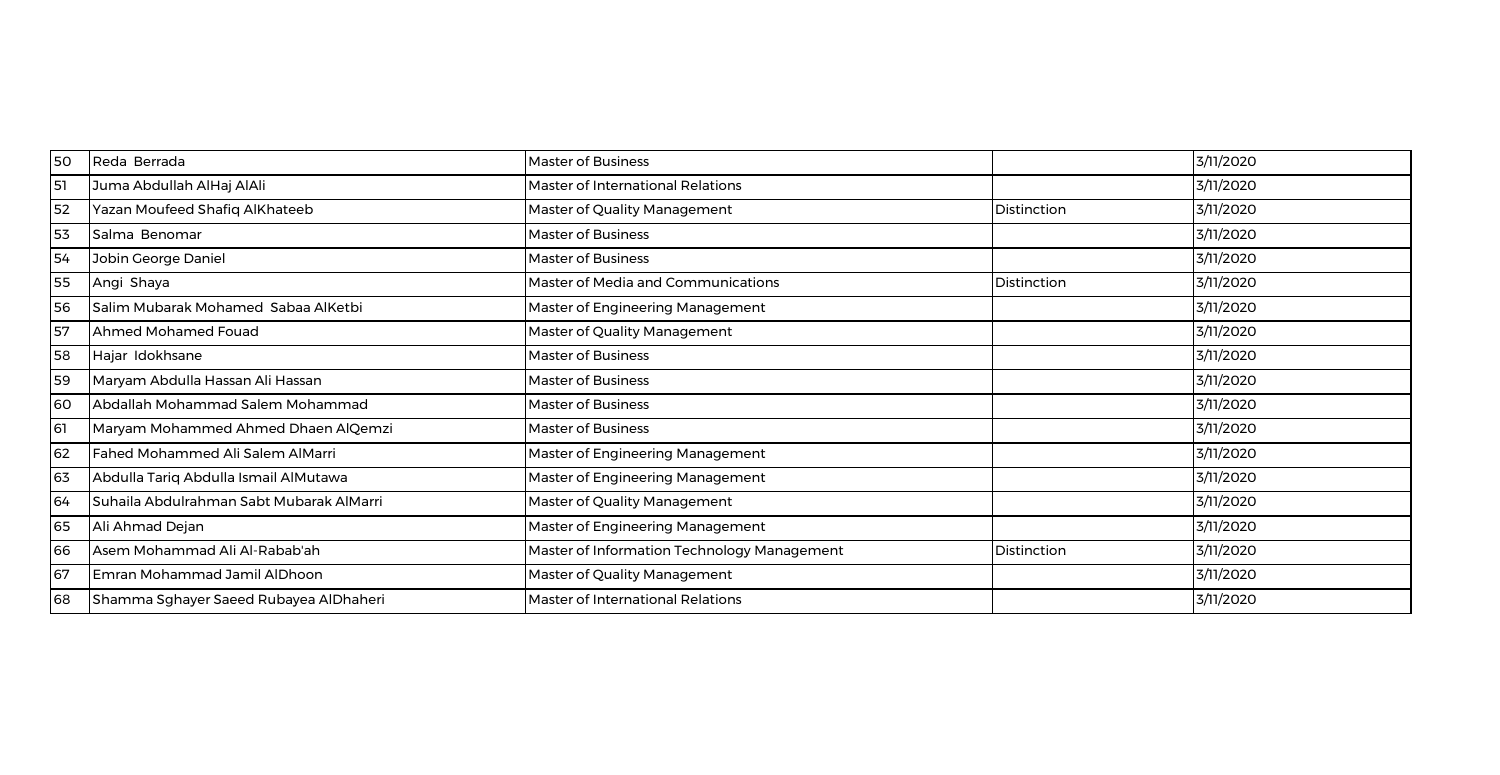| 69 | Ahmed Rashid Ahmed Alabd AlSalami       | Master of Engineering Management                  |             | 3/11/2020 |
|----|-----------------------------------------|---------------------------------------------------|-------------|-----------|
| 70 | Ahmad Saeed Bashir Ahmad Busardooh      | Master of Engineering Management                  |             | 3/11/2020 |
| 71 | Mohamed Alamin Omer Mohamed Ahmed       | Master of Engineering Management                  |             | 3/11/2020 |
| 72 | Mohammad Yousef AlHaj Qasem Abu Hantash | Master of Engineering Management                  |             | 3/11/2020 |
| 73 | Mohamad Baraa Sayour                    | Master of Engineering Asset Management            |             | 3/11/2020 |
| 74 | Darina Kefah Aref AlMomani              | Master of Engineering Management                  |             | 3/11/2020 |
| 75 | Maria Samer Sami Hakim                  | <b>Master of Business</b>                         | Distinction | 3/11/2020 |
| 76 | Abed Alhakeem Dahabra                   | Master of Engineering Management                  |             | 3/11/2020 |
| 77 | Hamda Ahmad Ali Jassim AlSarrah         | Master of Business                                |             | 3/11/2020 |
| 78 | Odai Bassam Yousef Yousef               | Master of Business                                |             | 3/11/2020 |
| 79 | Ameer Saad Abdulameer Al-Attar          | Master of Engineering Management                  |             | 3/11/2020 |
| 80 | Emy Adel Abdulla Gadulla                | <b>Master of Business</b>                         | Distinction | 3/11/2020 |
| 81 | Mohammed A. R. Aburamadan               | <b>Master of Business</b>                         |             | 3/11/2020 |
| 82 | Maher Yaseen Mohammed Al-Sakkaf         | Master of Quality Management                      |             | 3/11/2020 |
| 83 | Maitha Adel Jasim Mohammad AlMidfa      | <b>Master of Business</b>                         | Distinction | 3/11/2020 |
| 84 | Sawsan Abdel Karim Ibrahim Al Khayyat   | Master of Business                                | Distinction | 3/11/2020 |
| 85 | Gladys Jeruto Kiptum                    | <b>Graduate Certificate in Business</b>           |             | 3/11/2020 |
| 86 | Mina Mamdouh Wahib Soltan               | <b>Bachelor of Information Technology</b>         |             | 3/20/2020 |
| 87 | Lara Khourdok                           | Graduate Certificate in Human Resource Management |             | 3/20/2020 |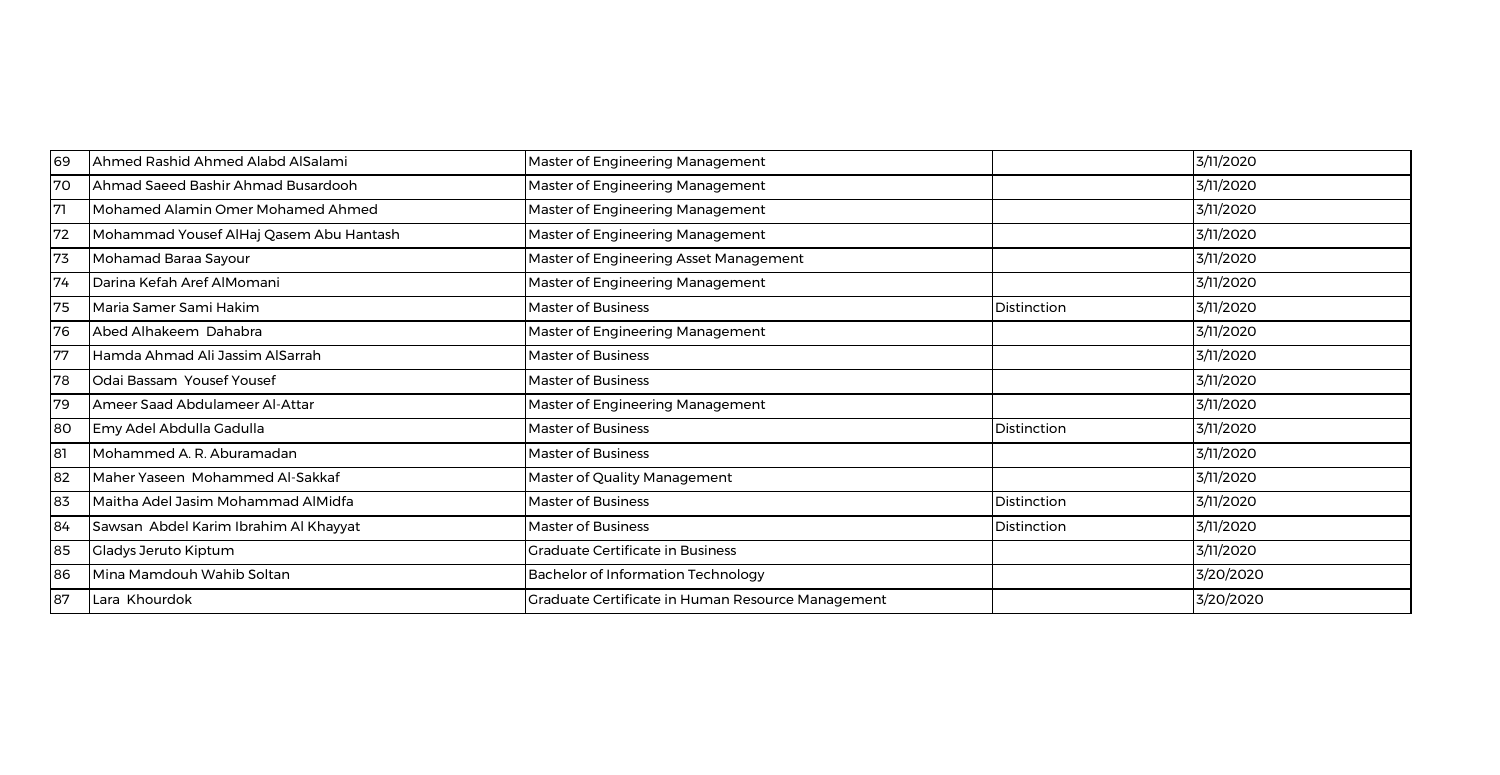| 88  | Sahil Ahmed Parpia                 | <b>Bachelor of Business Administration</b> |             | 3/20/2020 |
|-----|------------------------------------|--------------------------------------------|-------------|-----------|
| 89  | Jibran Konkar                      | Master of Applied Finance                  |             | 3/20/2020 |
| 90  | Aliasger Yusuf Surti               | <b>Master of Business</b>                  | Distinction | 3/20/2020 |
| 91  | Ala Faraji                         | <b>Master of International Business</b>    |             | 3/20/2020 |
| 92  | Motasim Khaleel Rashed Bani Issa   | Master of Media and Communications         |             | 3/20/2020 |
| 93  | Fauzan Rizaldi Herwianto Sudradjat | <b>Bachelor of Computer Science</b>        |             | 3/20/2020 |
| 94  | Noor Darraj                        | <b>Master of Business</b>                  |             | 3/20/2020 |
| 95  | Mohd Kasem AlAli                   | <b>Bachelor of Engineering</b>             |             | 3/20/2020 |
| 96  | Ali Abbas Ali Mohammed             | Master of Business Administration          | Distinction | 3/20/2020 |
| 97  | Sama Abdelhakim Husni Mohamed      | Master of Applied Finance                  | Distinction | 3/20/2020 |
| 98  | Zhen Sun                           | Master of Business                         |             | 3/20/2020 |
| 99  | Yi Wang                            | <b>Bachelor of Commerce</b>                |             | 3/20/2020 |
| 100 | Safa'a A. M. Zahdeh                | Master of Quality Management               |             | 3/20/2020 |
| 101 | Anisat Korkmazova                  | Master of International Studies            |             | 3/20/2020 |
| 102 | Karim Ayman Mattar                 | <b>Bachelor of Commerce</b>                |             | 3/20/2020 |
| 103 | Maher Kamra                        | <b>Bachelor of Commerce</b>                |             | 3/20/2020 |
| 104 | Chirag Ramanbhai Patel             | <b>Bachelor of Computer Science</b>        |             | 3/20/2020 |
| 105 | Ye Chen                            | <b>Bachelor of Business Administration</b> |             | 3/20/2020 |
| 106 | Muhammad Ifham Al Haque            | <b>Bachelor of Engineering</b>             |             | 3/20/2020 |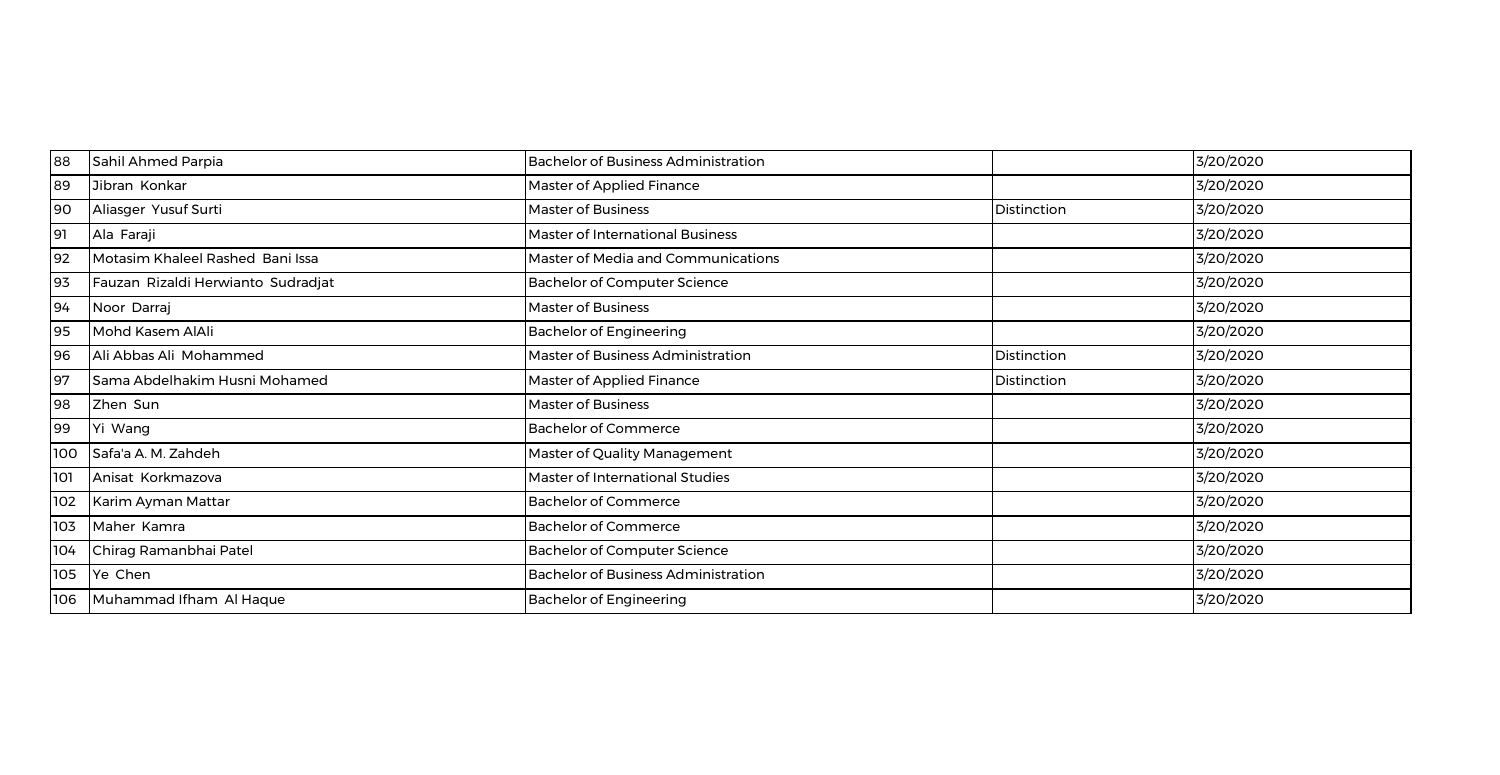| 107 | Jad Jaber                    | <b>Bachelor of Commerce</b>                |             | 3/20/2020 |
|-----|------------------------------|--------------------------------------------|-------------|-----------|
| 108 | Mohieddin AlFahel            | <b>Bachelor of Commerce</b>                |             | 3/20/2020 |
| 109 | Rami Dzhamus                 | <b>Bachelor of Commerce</b>                |             | 3/20/2020 |
| 110 | Mahmoud J. A. Toba           | <b>Bachelor of Commerce</b>                |             | 3/20/2020 |
| ווו | Dima Mohammed J Kaadan       | <b>Bachelor of Commerce</b>                |             | 3/20/2020 |
| 112 | Mufaddal Mustafa Berberawala | <b>Bachelor of Commerce</b>                |             | 3/20/2020 |
| 113 | Kristina Vavic               | <b>Bachelor of Commerce</b>                |             | 3/20/2020 |
| 114 | Godwin Madathilkattil Saji   | <b>Bachelor of Commerce</b>                |             | 3/20/2020 |
| 115 | Surya Arza                   | <b>Bachelor of Engineering</b>             |             | 3/20/2020 |
| 116 | Arian Mohammad Salehi        | <b>Bachelor of Computer Science</b>        |             | 3/20/2020 |
| 117 | Saeid Fishvari               | Bachelor of Computer Science               |             | 3/20/2020 |
| 118 | Mouhmad Othman Diab          | <b>Bachelor of Commerce</b>                |             | 3/20/2020 |
| 119 | Saba Waheed                  | Master of Quality Management               |             | 3/20/2020 |
| 120 | Ruba Zia                     | <b>Bachelor of Commerce</b>                |             | 3/20/2020 |
| 121 | Aihab Suleman Alhabachi      | <b>Bachelor of Engineering</b>             | Distinction | 3/20/2020 |
| 122 | Mohammad Rahim Khan Laghari  | <b>Bachelor of Commerce</b>                |             | 3/20/2020 |
| 123 | Mohammed Aammar              | <b>Bachelor of Commerce</b>                |             | 3/20/2020 |
| 124 | Huiping Zeng                 | <b>Master of Business</b>                  | Distinction | 3/20/2020 |
| 125 | Aabia Fatima                 | <b>Bachelor of Business Administration</b> |             | 3/20/2020 |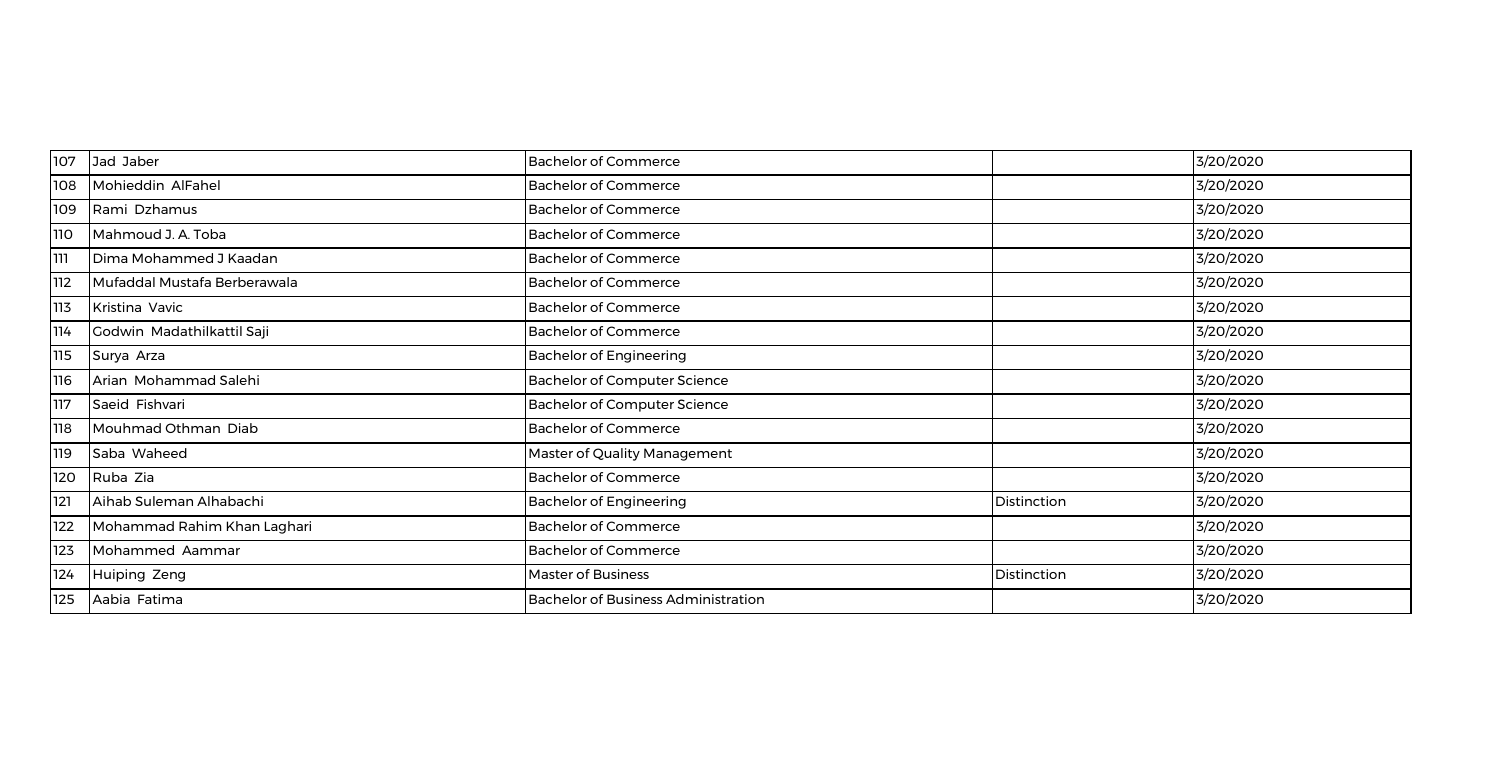| 126 | Zhaojun Deng                    | <b>Bachelor of Commerce</b>                |             | 3/20/2020 |
|-----|---------------------------------|--------------------------------------------|-------------|-----------|
| 127 | Syed Hamza Alvi                 | <b>Bachelor of Commerce</b>                |             | 3/20/2020 |
| 128 | Ahmed Mohamed Ibrahim Osman Aly | Master of Engineering Management           |             | 3/20/2020 |
| 129 | Assel Mambeterzina              | <b>Bachelor of Business Administration</b> | Distinction | 3/20/2020 |
| 130 | Noora Mohamed Tofeek Abdulrahim | <b>Bachelor of Information Technology</b>  |             | 3/20/2020 |
| 131 | Sheza Qadri                     | <b>Bachelor of Business Administration</b> |             | 3/20/2020 |
| 132 | Brian Christopher Clubb         | <b>Bachelor of Commerce</b>                |             | 3/20/2020 |
| 133 | Bo Ma                           | <b>Bachelor of Business Administration</b> |             | 3/20/2020 |
| 134 | Suhail Itowala                  | <b>Bachelor of Engineering</b>             |             | 3/20/2020 |
| 135 | Karan Manoj                     | <b>Bachelor of Commerce</b>                |             | 3/20/2020 |
| 136 | Abin John Varghese              | <b>Bachelor of Commerce</b>                |             | 3/20/2020 |
| 137 | Zaid Muhannad Salem AlTurk      | <b>Bachelor of Commerce</b>                |             | 3/20/2020 |
| 138 | Rahul Chandran                  | Bachelor of Business Administration        |             | 3/20/2020 |
| 139 | Ahmad Milad Ahmad Mujtaba       | <b>Bachelor of Business Administration</b> |             | 3/20/2020 |
| 140 | Rawan Khairallah                | Master of Media and Communications         | Distinction | 3/20/2020 |
| 141 | Prachi Ramchandani              | <b>Bachelor of Commerce</b>                |             | 3/20/2020 |
| 142 | Zafran Abdul Sathar             | <b>Bachelor of Commerce</b>                |             | 3/20/2020 |
| 143 | Shayan Rahman Nezhad            | <b>Bachelor of Commerce</b>                | Distinction | 3/20/2020 |
| 144 | Azin Abdul Rasheed              | <b>Bachelor of Commerce</b>                |             | 3/20/2020 |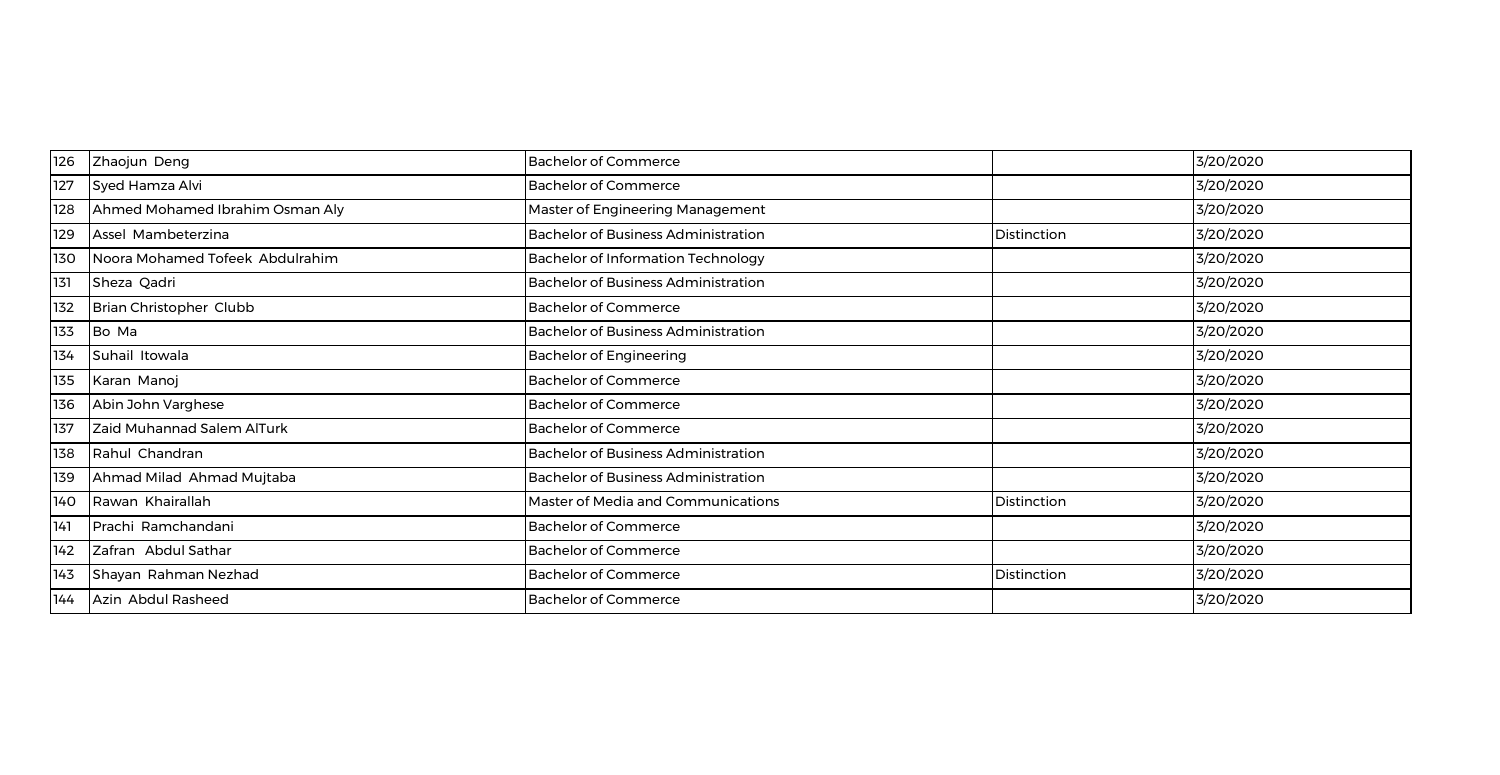| 145 | Bertina Motti                                   | <b>Bachelor of Engineering</b>             |             | 3/20/2020 |
|-----|-------------------------------------------------|--------------------------------------------|-------------|-----------|
| 146 | Zakaria Aliat                                   | <b>Master of Business</b>                  |             | 3/20/2020 |
| 147 | <b>Fahad Tariq</b>                              | <b>Bachelor of Engineering</b>             |             | 3/20/2020 |
| 148 | Ayub Jawad Hasan                                | <b>Bachelor of Commerce</b>                |             | 3/20/2020 |
| 149 | Fariza Oligova                                  | <b>Bachelor of Commerce</b>                | Distinction | 3/20/2020 |
| 150 | Yaser Eyad Yaser Attari                         | <b>Bachelor of Commerce</b>                |             | 3/20/2020 |
| 151 | Yehia Ahmed Hussein Abdelhafez Mohamed          | Master of Engineering Management           |             | 3/20/2020 |
| 152 | Muhammad Ibrahim Khanani                        | <b>Bachelor of Commerce</b>                |             | 3/20/2020 |
| 153 | Himanshu Lohia                                  | <b>Bachelor of Commerce</b>                |             | 3/20/2020 |
| 154 | Wasim Sazzad Choudhury                          | <b>Bachelor of Commerce</b>                |             | 3/20/2020 |
| 155 | Sherzod Rakhmatullaev                           | <b>Bachelor of Commerce</b>                |             | 3/20/2020 |
| 156 | Adel Zubair Basolan                             | <b>Bachelor of Information Technology</b>  |             | 3/20/2020 |
| 157 | llef Mcharek                                    | <b>Bachelor of Computer Science</b>        |             | 3/20/2020 |
| 158 | Sakina Zahra Zaidi                              | <b>Bachelor of Engineering</b>             |             | 3/20/2020 |
| 159 | Abdallah Salaheldin Abdallah Abdelhamid Mohamed | Master of Engineering Management           |             | 3/20/2020 |
| 160 | Jamiya Athikkotte                               | <b>Bachelor of Commerce</b>                |             | 3/20/2020 |
| 161 | Faduma Elmi                                     | <b>Bachelor of Commerce</b>                |             | 3/20/2020 |
| 162 | Anum Raees                                      | <b>Bachelor of Business Administration</b> |             | 3/20/2020 |
| 163 | Vansh Dhingra                                   | Master of Business Administration          |             | 3/20/2020 |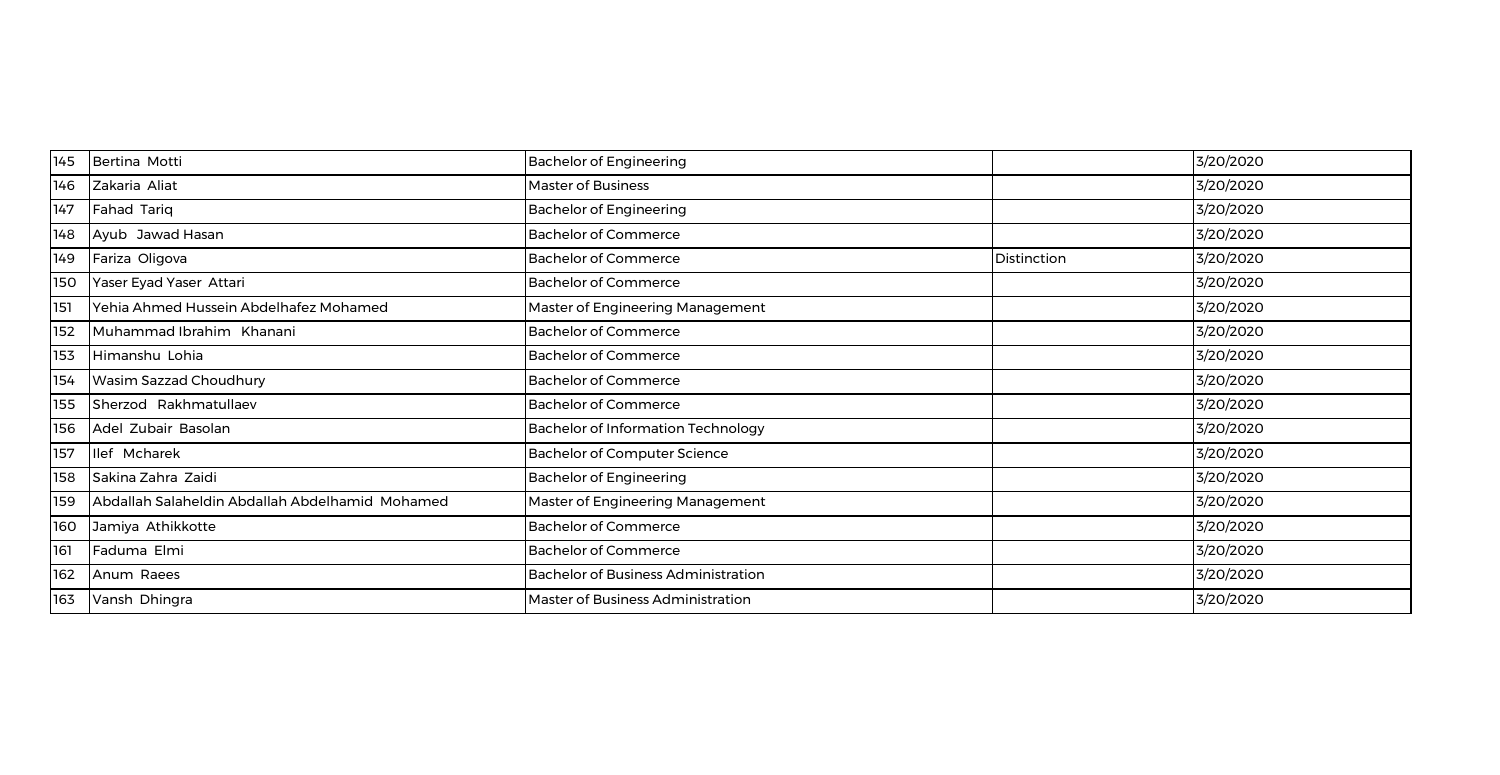| 164 | Abdulla                  | <b>Bachelor of Business Administration</b> |             | 3/20/2020 |
|-----|--------------------------|--------------------------------------------|-------------|-----------|
| 165 | Ali Nasir Jamal          | <b>Bachelor of Commerce</b>                |             | 3/20/2020 |
| 166 | Yipeng Xu                | <b>Bachelor of Business Administration</b> |             | 3/20/2020 |
| 167 | Shahir Shahid            | <b>Bachelor of Commerce</b>                |             | 3/20/2020 |
| 168 | Laila Aziki              | Master of Business                         |             | 3/20/2020 |
| 169 | Doniyor Khoshimov        | <b>Bachelor of Commerce</b>                |             | 3/20/2020 |
| 170 | Mohammad Fawaz Siddiqi   | <b>Bachelor of Computer Science</b>        |             | 3/20/2020 |
| 171 | Naser N. R. AlSayegh     | <b>Bachelor of Commerce</b>                |             | 3/20/2020 |
| 172 | Imad Saleemullah         | Master of Business                         |             | 3/20/2020 |
| 173 | Prithvi Seth             | <b>Bachelor of Commerce</b>                | Distinction | 3/20/2020 |
| 174 | Nasiruddin Mohamad Khaja | <b>Bachelor of Commerce</b>                | Distinction | 3/20/2020 |
| 175 | Aigerim Kaliyeva         | <b>Bachelor of Commerce</b>                | Distinction | 3/20/2020 |
| 176 | Khanzada Turar           | <b>Bachelor of Commerce</b>                |             | 3/20/2020 |
| 177 | Rahul Sobhani            | <b>Bachelor of Commerce</b>                | Distinction | 3/20/2020 |
| 178 | Manpreet Kaur Sohal      | <b>Bachelor of Commerce</b>                |             | 3/20/2020 |
| 179 | Irine Anna Alex          | <b>Bachelor of Commerce</b>                | Distinction | 3/20/2020 |
| 180 | Mujtaba Ahmad            | <b>Bachelor of Commerce</b>                | Distinction | 3/20/2020 |
| 181 | Geeta Chandrashekar      | <b>Bachelor of Commerce</b>                | Distinction | 3/20/2020 |
| 182 | Elenor Oanes Tagle       | <b>Bachelor of Commerce</b>                |             | 3/20/2020 |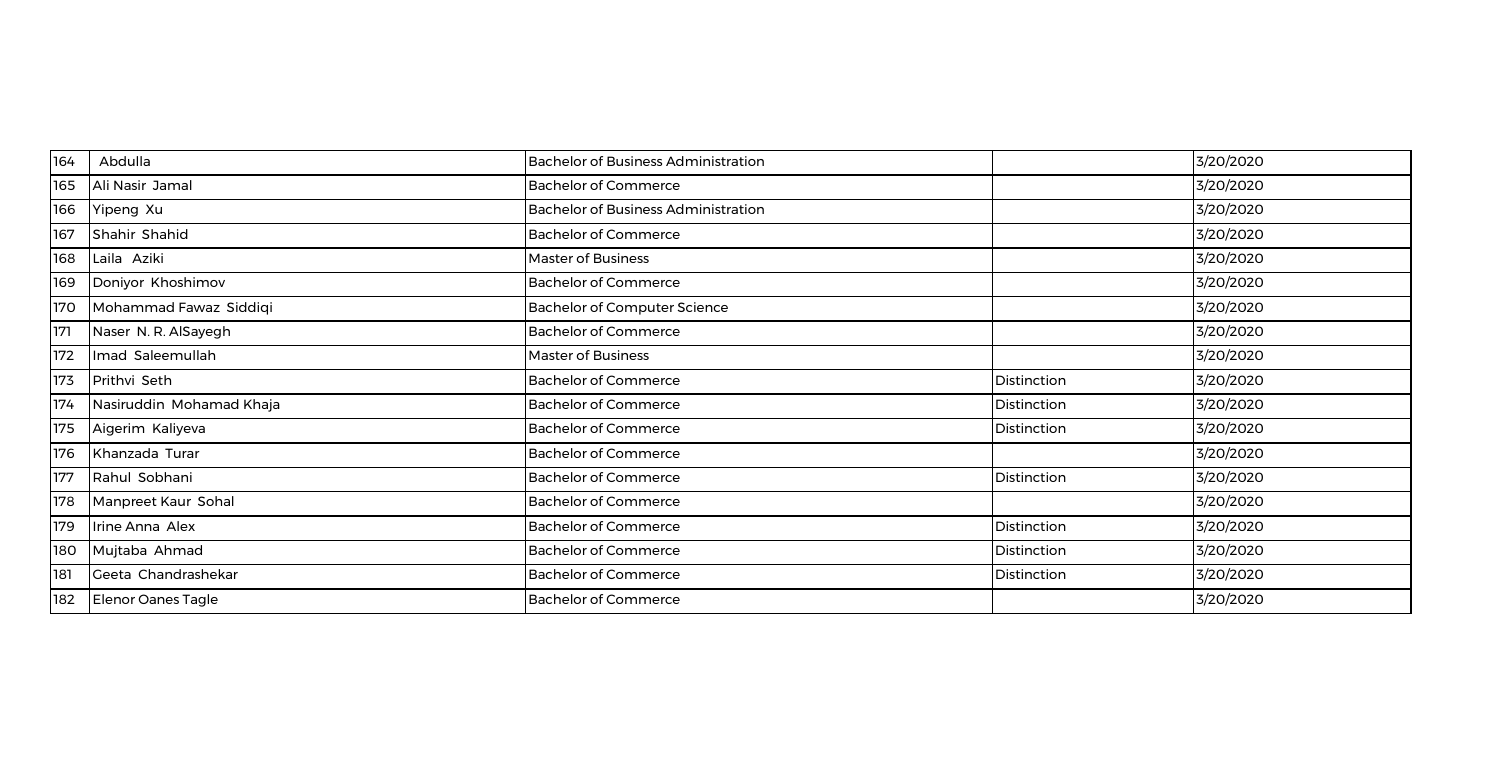| 183 | Rashi Narain Tahiliani      | <b>Bachelor of Commerce</b>                | Distinction | 3/20/2020 |
|-----|-----------------------------|--------------------------------------------|-------------|-----------|
| 184 | Rashmi Ishwar Chand         | <b>Bachelor of Commerce</b>                | Distinction | 3/20/2020 |
| 185 | Ankita Bhagnani             | <b>Bachelor of Commerce</b>                | Distinction | 3/20/2020 |
| 186 | Nabila Arsalane             | Master of Media and Communications         |             | 3/20/2020 |
| 187 | Alphin Edgar D Cruz         | Bachelor of Computer Science               | Distinction | 3/20/2020 |
| 188 | Hiral Kiran Prajapati       | <b>Bachelor of Commerce</b>                |             | 3/20/2020 |
| 189 | Muzammil Arsalan Mohammed   | <b>Bachelor of Commerce</b>                |             | 3/20/2020 |
| 190 | Sharat Shibu                | <b>Bachelor of Business Administration</b> |             | 3/20/2020 |
| 191 | Loy Isaac Rodrigues         | <b>Bachelor of Commerce</b>                | Distinction | 3/20/2020 |
| 192 | Rajeev Ghansham Ashok Udasi | <b>Bachelor of Computer Science</b>        | Distinction | 3/20/2020 |
| 193 | Rohit Methwani              | <b>Bachelor of Commerce</b>                | Distinction | 3/20/2020 |
| 194 | Rachana Ramaswamy           | <b>Bachelor of Commerce</b>                | Distinction | 3/20/2020 |
| 195 | Jannatul Ferdaos            | <b>Bachelor of Computer Science</b>        | Distinction | 3/20/2020 |
| 196 | Ami Faisal Tharayil         | Bachelor of Computer Science               | Distinction | 3/20/2020 |
| 197 | Himani Kothari              | <b>Bachelor of Commerce</b>                | Distinction | 3/20/2020 |
| 198 | Noor El Zari                | <b>Master of Business</b>                  | Distinction | 3/20/2020 |
| 199 | Luma Kudsiova               | Master of International Studies            | Distinction | 3/20/2020 |
| 200 | Mecleena Vikitha Serrao     | <b>Bachelor of Commerce</b>                | Distinction | 3/20/2020 |
| 201 | Muskan Lalwani              | <b>Bachelor of Commerce</b>                | Distinction | 3/20/2020 |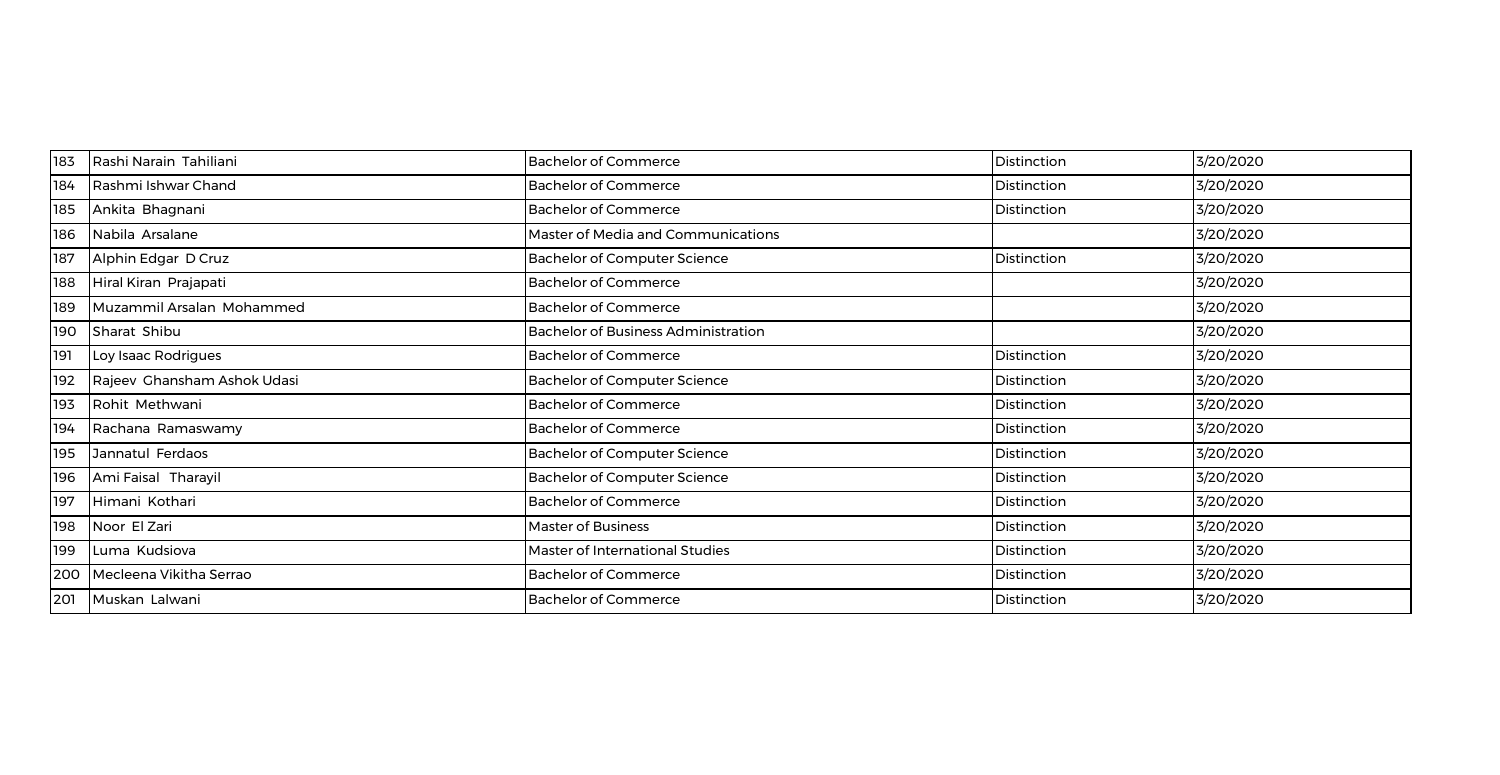| 202 | Shawna Ahluwalia           | <b>Bachelor of Commerce</b>       | Distinction | 3/20/2020 |
|-----|----------------------------|-----------------------------------|-------------|-----------|
| 203 | Mehul Amit Dhakan          | <b>Bachelor of Commerce</b>       |             | 3/20/2020 |
| 204 | Shoeb Taher Iqbal          | <b>Bachelor of Commerce</b>       |             | 3/20/2020 |
| 205 | Chandni Vijay Narsinghani  | <b>Bachelor of Commerce</b>       |             | 3/20/2020 |
| 206 | Smrithi Sanjeev Poolakkil  | <b>Bachelor of Commerce</b>       | Distinction | 3/20/2020 |
| 207 | Kiran Mahnaz               | Master of Business Administration |             | 3/20/2020 |
| 208 | Mehalam Mahir              | <b>Bachelor of Commerce</b>       |             | 3/20/2020 |
| 209 | Maahi Ashvani Ramchandani  | Master of Business Administration |             | 3/20/2020 |
| 210 | Ismail Hasan Syed Farook   | Master of Business                | Distinction | 3/20/2020 |
| 211 | Hammad Aftab               | <b>Bachelor of Commerce</b>       | Distinction | 3/20/2020 |
| 212 | Ashu Kapoor                | Master of International Relations |             | 3/20/2020 |
| 213 | Olga Sinenko               | Master of Business                |             | 3/20/2020 |
| 214 | Sherin Samuel              | Master of Applied Finance         |             | 3/20/2020 |
| 215 | Hamdan Farid M Tahir       | <b>Bachelor of Commerce</b>       |             | 3/20/2020 |
| 216 | Nasra Abdi Abdillahi       | <b>Bachelor of Commerce</b>       | Distinction | 3/20/2020 |
| 217 | Adeeb Altaf Hussain Pawane | <b>Bachelor of Commerce</b>       |             | 3/20/2020 |
| 218 | Kayi Xiang                 | <b>Master of Business</b>         |             | 3/20/2020 |
| 219 | Aida Shawl Buzuayehu       | <b>Bachelor of Commerce</b>       |             | 3/20/2020 |
| 220 | Shahreen Ali               | <b>Bachelor of Commerce</b>       |             | 3/20/2020 |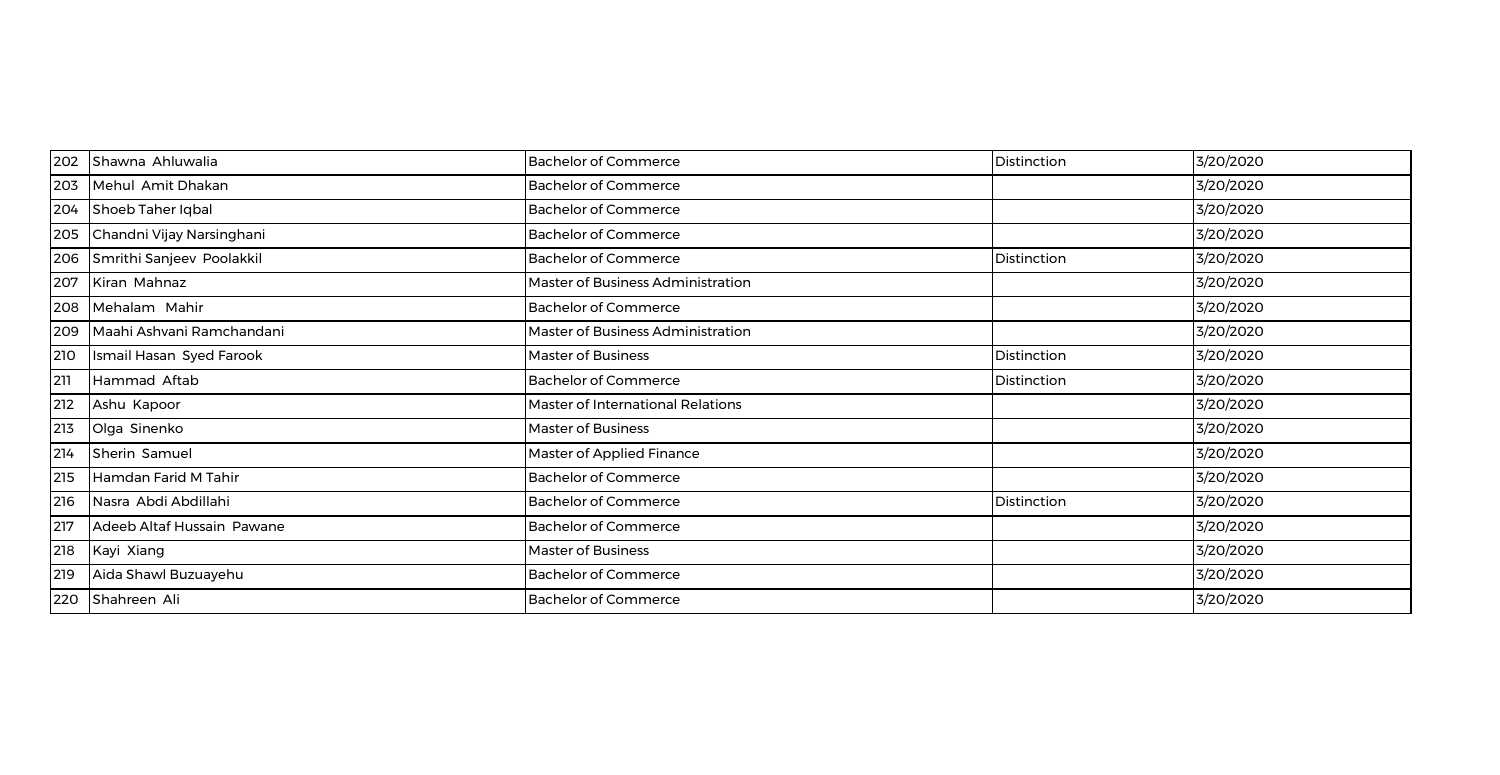| 221 | Shohreh Zomorrodian                      | Master of Quality Management        |             | 3/20/2020 |
|-----|------------------------------------------|-------------------------------------|-------------|-----------|
| 222 | Simran Khubchandani                      | <b>Bachelor of Commerce</b>         | Distinction | 3/20/2020 |
| 223 | Majd Kamal Aldin Ahmad Shatat            | <b>Bachelor of Computer Science</b> |             | 3/20/2020 |
| 224 | Latifa Afitou                            | <b>Master of Business</b>           |             | 3/20/2020 |
| 225 | Sakina Mohammad Naim                     | Master of Applied Finance           |             | 3/20/2020 |
| 226 | Ann Mary Lal David                       | <b>Bachelor of Commerce</b>         | Distinction | 3/20/2020 |
| 227 | Vandana Sadh                             | <b>Bachelor of Commerce</b>         | Distinction | 3/20/2020 |
| 228 | Abdalla Hany Mohamed Elamin Mohamed Amin | <b>Bachelor of Commerce</b>         |             | 3/20/2020 |
| 229 | Ramzi Maarouf                            | <b>Bachelor of Commerce</b>         |             | 3/20/2020 |
| 230 | Keru Mao                                 | Master of Business                  |             | 3/20/2020 |
| 231 | Ahmed Shakir Hammood Hammood             | Master of Business Administration   |             | 3/20/2020 |
| 232 | Magy Maged Maher Eskander                | Master of Quality Management        | Distinction | 3/20/2020 |
| 233 | Aswini Sankaran                          | Master of Science (Logistics)       |             | 3/20/2020 |
| 234 | Omar Tarif Nazem Sukhon                  | Master of Applied Finance           |             | 3/20/2020 |
| 235 | Ramzi Bassam Abdulaziz Al-Helou          | <b>Bachelor of Commerce</b>         |             | 3/20/2020 |
| 236 | Laila Akajni                             | Master of Science (Logistics)       |             | 3/20/2020 |
| 237 | Hajar Dhaimi                             | Master of Business                  | Distinction | 3/20/2020 |
| 238 | Hajar Nibou                              | Master of Engineering Management    |             | 3/20/2020 |
| 239 | Maryem El Farsaoui                       | Master of International Relations   | Distinction | 3/20/2020 |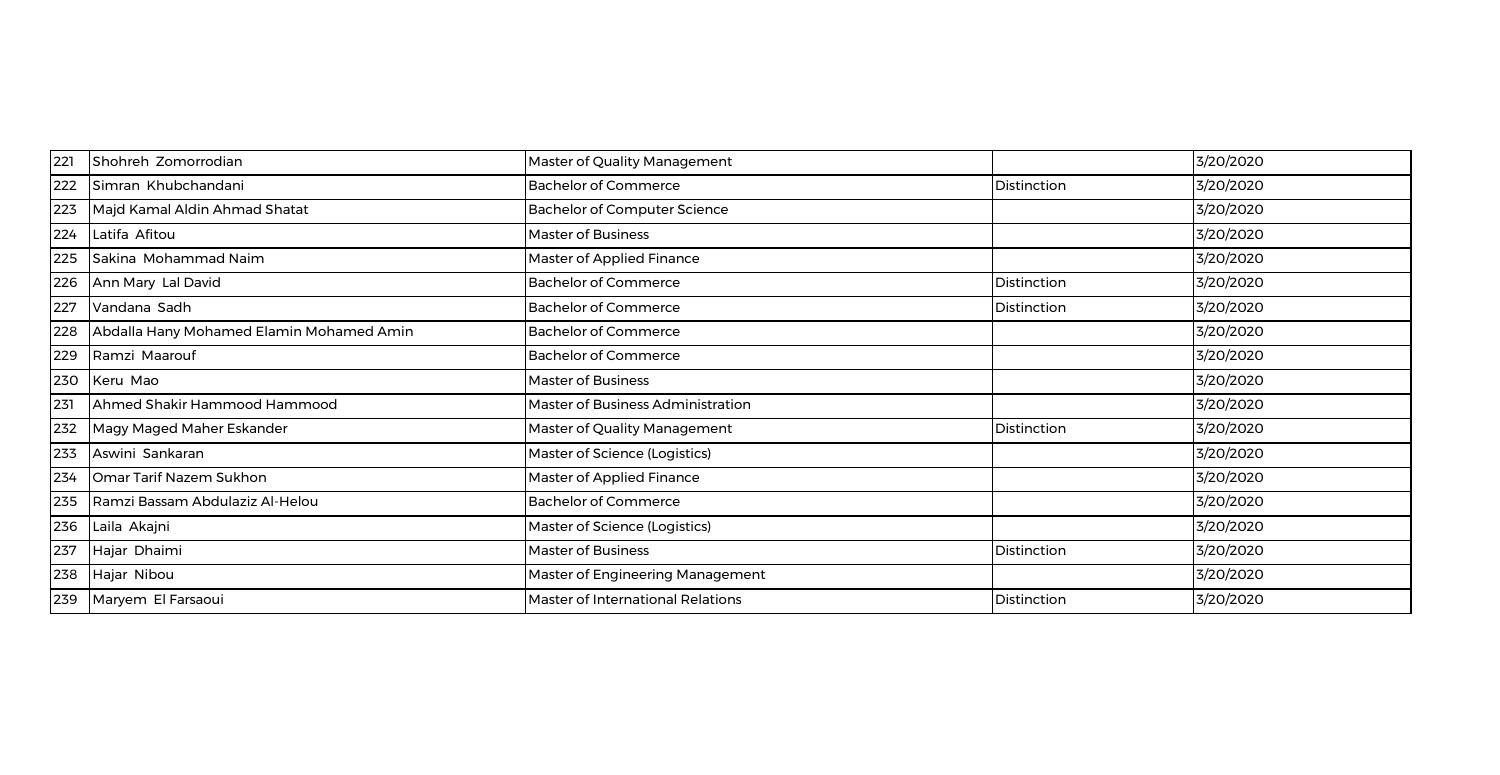| 240 | Vishnu Teja Balla                       | <b>Master of Business Administration</b>          |             | 3/20/2020 |
|-----|-----------------------------------------|---------------------------------------------------|-------------|-----------|
| 241 | Stephen Samuel Wilson                   | Master of Engineering Management                  |             | 3/20/2020 |
| 242 | Hiba Dribki                             | Master of Science (Logistics)                     |             | 3/20/2020 |
| 243 | Mohammed Saad Hafiz Abdul Aleem         | Master of Applied Finance                         | Distinction | 3/20/2020 |
| 244 | Guiomar Cecilia Florez Marino           | Master of Media and Communications                | Distinction | 3/20/2020 |
| 245 | (Mohammad Nour) Mah'd Jameel Al-Khateeb | Master of Business Administration                 |             | 3/20/2020 |
| 246 | Sara Abou Fakher Timani                 | Master of Business Administration                 | Distinction | 3/20/2020 |
| 247 | Fatma Mohamed Afzal-Wilde               | Graduate Certificate in Human Resource Management |             | 3/20/2020 |
| 248 | Abdullatif Kaziha                       | <b>Master of Business</b>                         | Distinction | 3/20/2020 |
| 249 | Sofia Magdalena Serrano Rivera          | Master of Media and Communications                | Distinction | 3/20/2020 |
| 250 | Nada Essaoufi                           | Master of Business                                |             | 3/20/2020 |
| 251 | Rim Mahfoud                             | <b>Master of Business</b>                         | Distinction | 3/20/2020 |
| 252 | Khawaja Jibranuddin                     | Master of Business                                |             | 3/20/2020 |
| 253 | Ayman Mohammad Nabieh Al-Qarout         | Master of Business Administration                 |             | 3/20/2020 |
| 254 | Ping Shuai                              | Master of Business                                | Distinction | 3/20/2020 |
| 255 | Ning Wang                               | Master of Business Administration                 |             | 3/20/2020 |
| 256 | Sooraj Sudesh                           | <b>Bachelor of Computer Science</b>               |             | 3/20/2020 |
| 257 | Palwasha Rahil Shaikh                   | Master of Media and Communications                | Distinction | 3/20/2020 |
| 258 | Majid Munawar                           | Master of Engineering Management                  | Distinction | 3/20/2020 |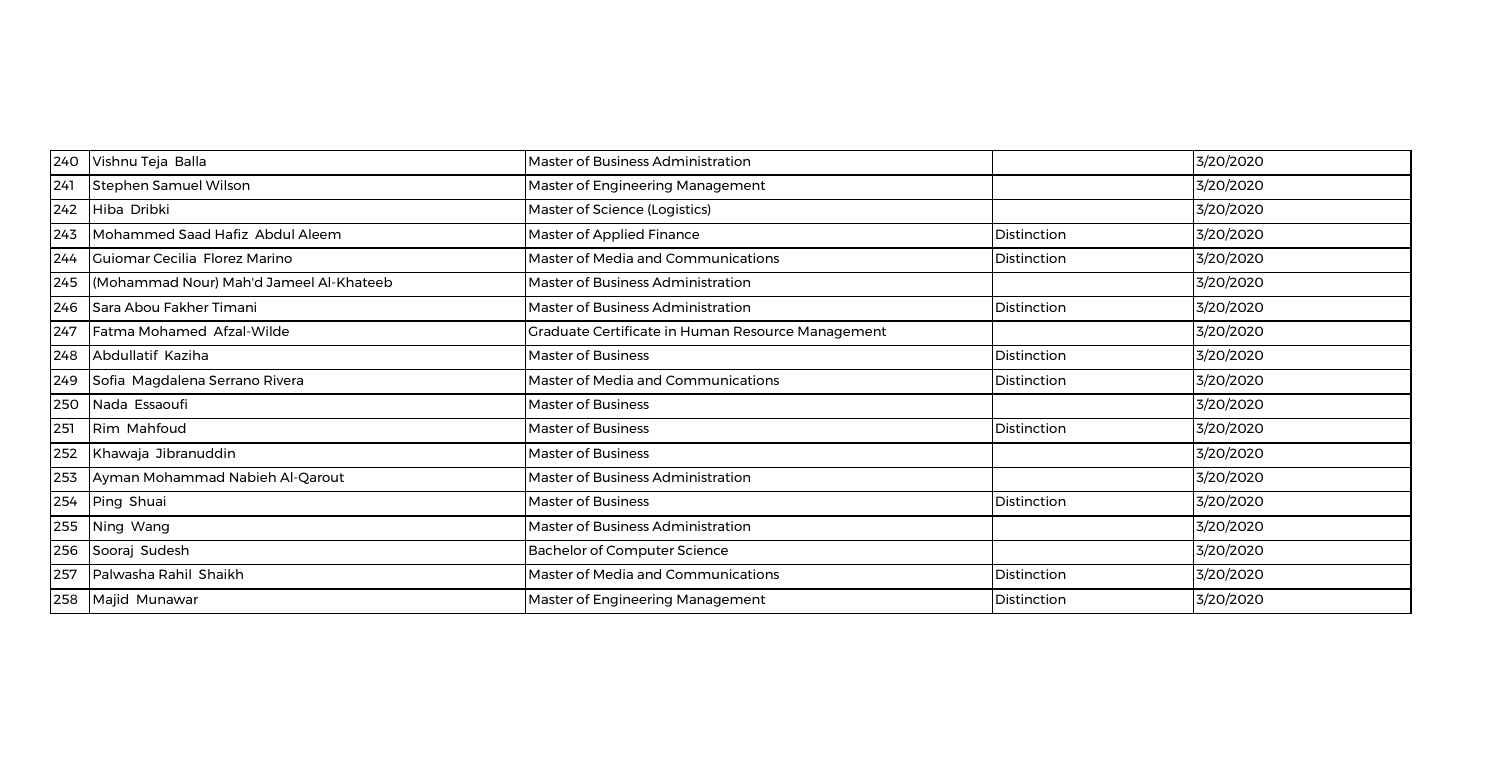| 259 | Jordana Madeleine Chiriboga Proano | <b>Master of Business</b>          | Distinction | 3/20/2020 |
|-----|------------------------------------|------------------------------------|-------------|-----------|
| 260 | Arezoo Muslemi                     | <b>Master of Business</b>          |             | 3/20/2020 |
| 261 | Nabila Karkour                     | Master of Science (Logistics)      |             | 3/20/2020 |
| 262 | Rubina Saleem                      | Master of Media and Communications | Distinction | 3/20/2020 |
| 263 | Qian Lou                           | Master of Applied Finance          |             | 3/20/2020 |
| 264 | Numan Nisar                        | Master of Applied Finance          |             | 3/20/2020 |
| 265 | Syed Adnan Zaidi                   | <b>Master of Business</b>          |             | 3/20/2020 |
| 266 | Devika Rajeev                      | Master of Applied Finance          |             | 3/20/2020 |
| 267 | Ra'fat Aref Abdelhadi Hashem       | Master of Engineering Management   |             | 3/20/2020 |
| 268 | Keerthi Shanmugavel                | <b>Master of Business</b>          | Distinction | 3/20/2020 |
| 269 | Tiancheng Xie                      | <b>Master of Business</b>          | Distinction | 3/20/2020 |
| 270 | Shufiyan Ahmed                     | Master of Applied Finance          |             | 3/20/2020 |
| 271 | Debashish Sikdar                   | <b>Master of Business</b>          |             | 3/20/2020 |
| 272 | Omar Raed Khalid Al-Jabbari        | Master of Engineering Management   |             | 3/20/2020 |
| 273 | Sheeraz Shaikh                     | <b>Master of Business</b>          |             | 3/20/2020 |
| 274 | Steffy Don                         | Master of Engineering Management   | Distinction | 3/20/2020 |
| 275 | Raghav Ravi                        | Master of Business Administration  |             | 3/20/2020 |
| 276 | Mukesh Kumar Bhaskaran             | Master of Engineering Management   |             | 3/20/2020 |
| 277 | Prachi Archis Sule                 | <b>Master of Business</b>          | Distinction | 3/20/2020 |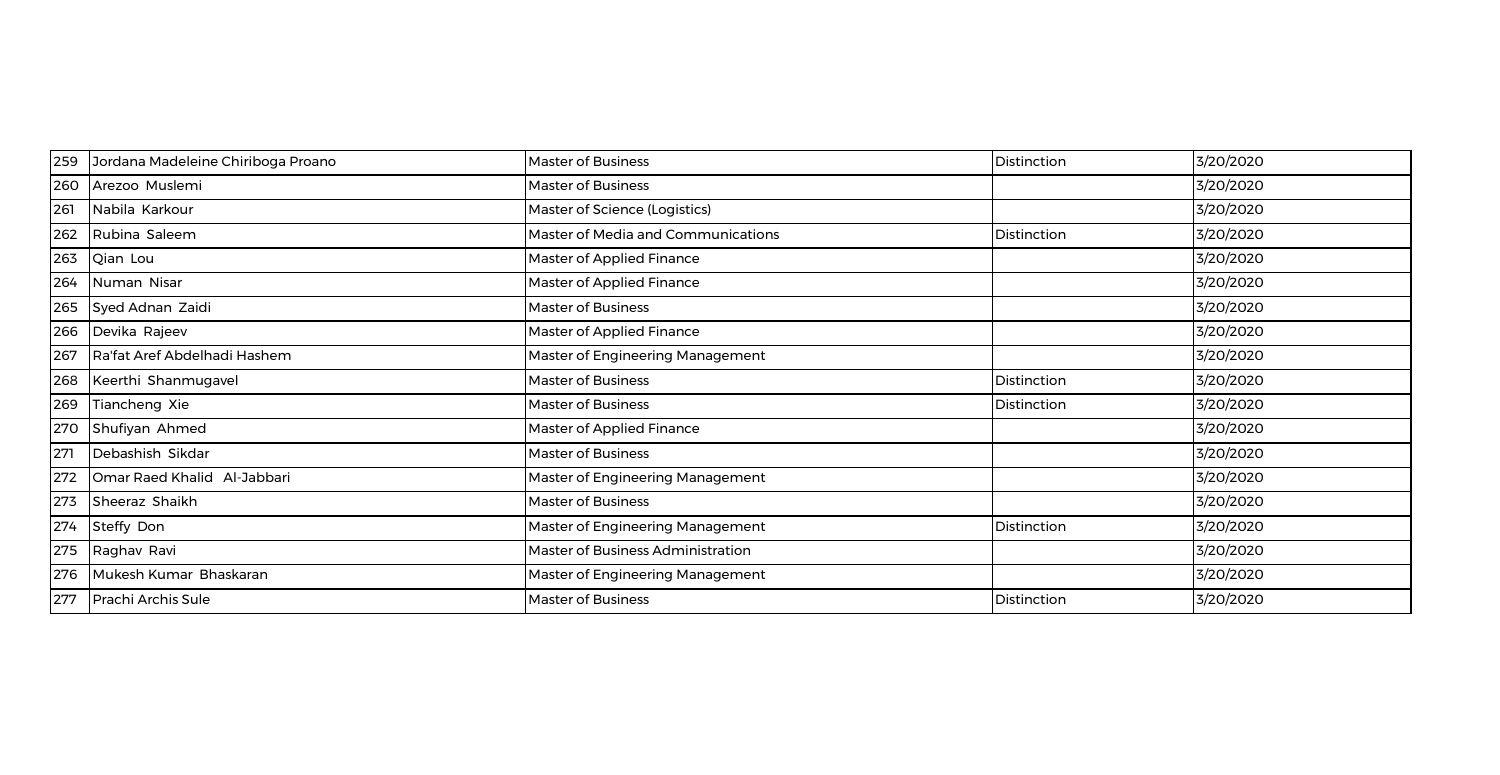| 278 | Dan Liu                            | <b>Master of Business</b>                   |             | 3/20/2020 |
|-----|------------------------------------|---------------------------------------------|-------------|-----------|
| 279 | Yasmine El Younsi                  | <b>Master of Business</b>                   |             | 3/20/2020 |
| 280 | Shoaib Ahmed                       | Master of Engineering Management            |             | 3/20/2020 |
| 281 | Juditha Agarwal                    | Master of Business Administration           |             | 3/20/2020 |
| 282 | Tausif Hussain Shaikh              | Master of Business Administration           |             | 3/20/2020 |
| 283 | Waleed Ouda Mohamed Abunemr        | Master of Engineering Management            |             | 3/20/2020 |
| 284 | Ashwin Kasi Viswanath              | Master of Business Administration           |             | 3/20/2020 |
| 285 | Vishudda Narayan                   | Master of Science (Logistics)               | Distinction | 3/20/2020 |
| 286 | Chimwemwe Esau                     | <b>Master of Business</b>                   |             | 3/20/2020 |
| 287 | Hao Zhang                          | <b>Master of Applied Finance</b>            |             | 3/20/2020 |
| 288 | Maria Brony                        | Master of Media and Communications          | Distinction | 3/20/2020 |
| 289 | Shama Begum Shaik                  | Master of Information Technology Management |             | 3/20/2020 |
| 290 | Nasrullah Dharejo                  | Master of Media and Communications          | Distinction | 3/20/2020 |
| 291 | Dana Farouq Mamdouh (Zeid Keilani) | <b>Master of Business</b>                   |             | 3/20/2020 |
| 292 | Surendra Reddy Karri               | Master of Information Technology Management |             | 3/20/2020 |
| 293 | Nouha Naceri                       | <b>Master of Business</b>                   | Distinction | 3/20/2020 |
| 294 | Sharan Bantwal                     | Master of Science (Logistics)               |             | 3/20/2020 |
| 295 | Fuad Hanifazada                    | <b>Master of Business</b>                   |             | 3/20/2020 |
| 296 | Dinesh Raj Nagaraj                 | <b>Master of Business</b>                   |             | 3/20/2020 |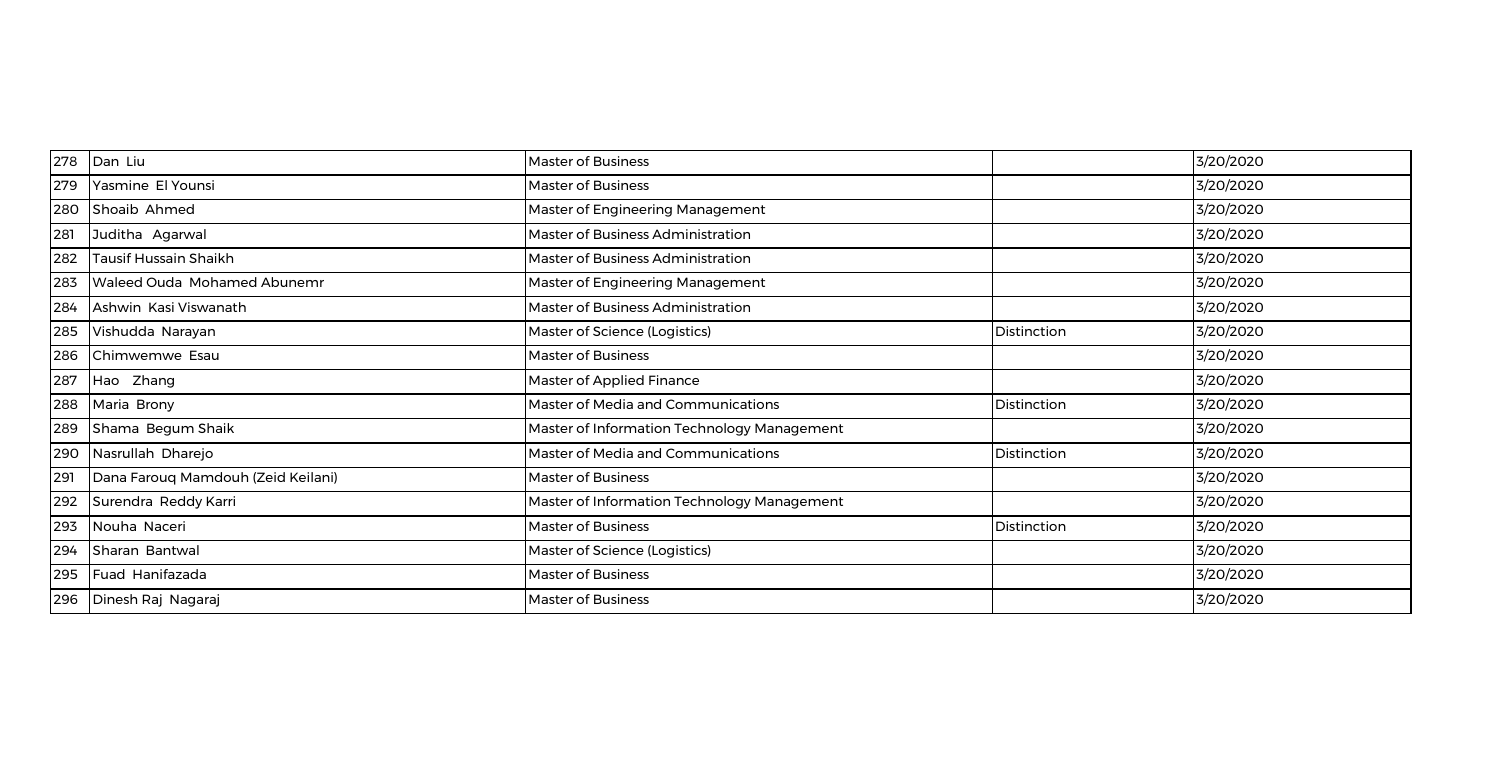| 297 | Shahnaz Bouayad                              | <b>Master of Business</b>                         | 3/20/2020 |
|-----|----------------------------------------------|---------------------------------------------------|-----------|
| 298 | Ameena Siddiqua                              | Master of Business Administration                 | 3/20/2020 |
| 299 | Dana Al Midani                               | Master of Quality Management                      | 3/20/2020 |
| 300 | Devashree Rushirajsinh Parmar                | Master of Business Administration                 | 3/20/2020 |
| 301 | Muhammad Waqar Abdul Wahab                   | Master of Science (Logistics)                     | 3/20/2020 |
| 302 | Nader Nasr Salim Al Said                     | <b>Master of Business</b>                         | 3/20/2020 |
| 303 | Azeez Baig                                   | Master of Engineering Management                  | 3/20/2020 |
| 304 | Subhashri Venkatesh                          | Graduate Certificate in Marketing                 | 3/20/2020 |
| 305 | Weerakoon Thakshila Sarangi Gomis Abeysinghe | Graduate Certificate in Human Resource Management | 3/20/2020 |
| 306 | Ahmed Saeed AlNayeli Saif AlShamsi           | Doctor of Business Administration                 | 4/26/2020 |
| 307 | Naser Thafer Husni AlBustami                 | Doctor of Business Administration                 | 4/26/2020 |
| 308 | M. Abdulwadood Marashi                       | Master of Information Technology Management       | 4/26/2020 |
| 309 | Salim Chazvini Kor                           | Doctor of Business Administration                 | 5/29/2020 |
| 310 | Mohd Shahrin Bin Osman                       | Doctor of Business Administration                 | 5/29/2020 |
| 311 | Muhammad Saqib Lateef                        | <b>Bachelor of Engineering</b>                    | 5/29/2020 |
| 312 | Ahmad Abrch                                  | Master of Quality Management                      | 5/29/2020 |
| 313 | Hashim Parakundil                            | <b>Master of International Business</b>           | 5/29/2020 |
| 314 | Mahnaz Vatan Parvar                          | Master of International Studies                   | 5/29/2020 |
| 315 | Sheeba Sonia Rajkumar                        | Master of Information Technology Management       | 5/29/2020 |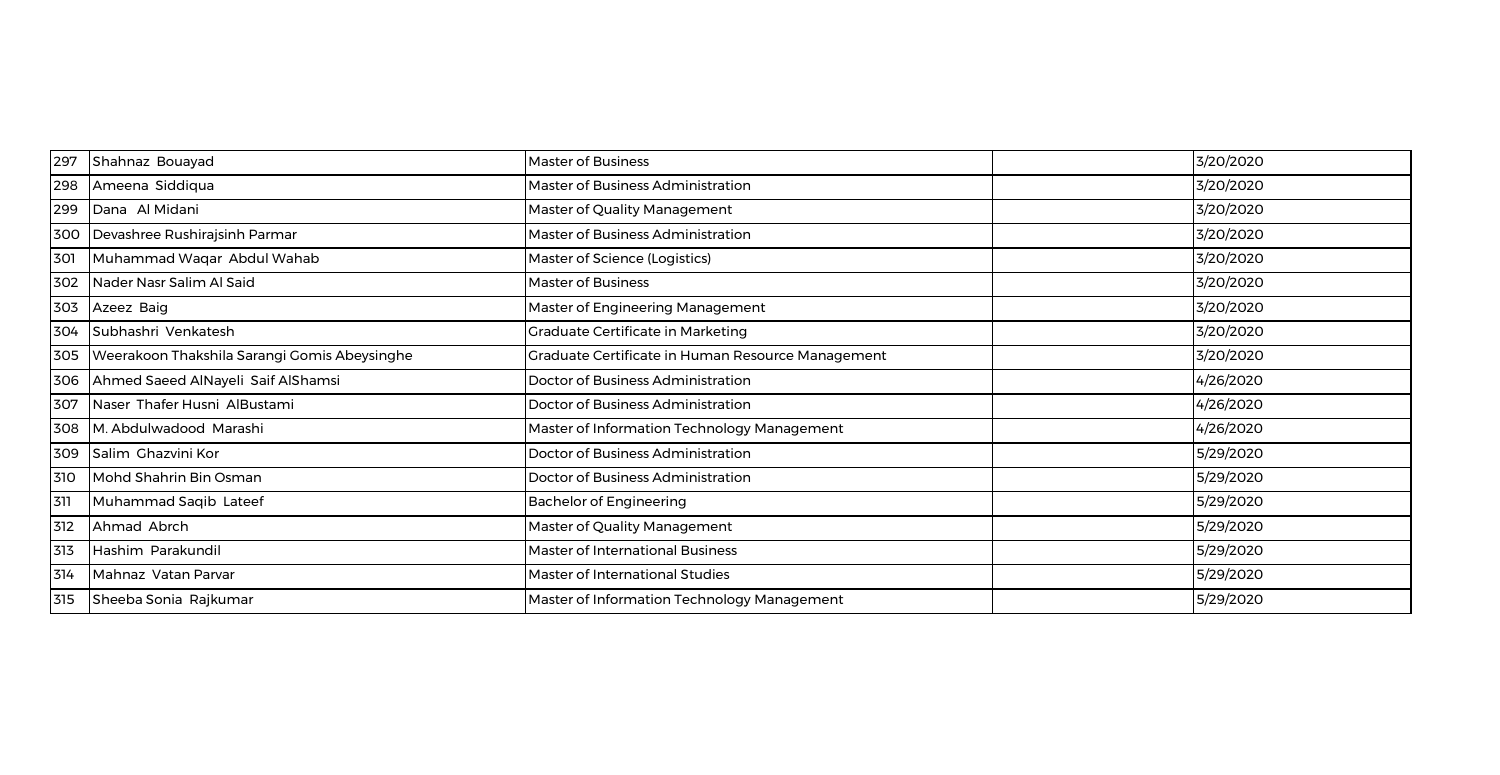| 316 | Alioune Badara Ab Mohamed Gueye               | <b>Bachelor of Commerce</b>                |             | 5/29/2020 |
|-----|-----------------------------------------------|--------------------------------------------|-------------|-----------|
| 317 | Sagah Emad Saleem Radi                        | <b>Bachelor of Commerce</b>                |             | 5/29/2020 |
| 318 | Afif (Mohammad Fahmi) A. AlShanti             | <b>Bachelor of Commerce</b>                |             | 5/29/2020 |
| 319 | Fariz Al Kasmi                                | <b>Bachelor of Business Administration</b> |             | 5/29/2020 |
| 320 | Najoua Sarrikhi                               | <b>Master of Business</b>                  |             | 5/29/2020 |
| 321 | Abdel Rahman Waleed Sadik Sawalha             | Master of Engineering Management           |             | 5/29/2020 |
| 322 | Hiba El Mourad                                | <b>Master of Business</b>                  |             | 7/16/2020 |
| 323 | Wael Yhya Zakaria ElSayed                     | Master of Quality Management               | Distinction | 7/16/2020 |
| 324 | Ali Asghar Husaini Gulshan                    | Master of Business                         | Distinction | 7/16/2020 |
| 325 | Mohammad Obaid Charib Bin Jarsh AlFalasi      | Master of Engineering Management           |             | 7/16/2020 |
| 326 | Saif Abdulrahman Ahmad Abdulla                | Master of Engineering Management           |             | 7/16/2020 |
| 327 | Ahmad Yassine                                 | Master of Applied Finance                  |             | 7/16/2020 |
| 328 | Abdulrahman Hasan Mohammed Abdulla AlMarzooqi | Master of Quality Management               |             | 7/16/2020 |
| 329 | Ali Mohammad Hussain Ali AlQassim             | Master of Quality Management               |             | 7/16/2020 |
| 330 | Ayush Srivastava                              | <b>Bachelor of Computer Science</b>        |             | 7/16/2020 |
| 331 | Ahmed Ismail Abdelkawy ElSayed Tantawy        | Master of Engineering Management           |             | 7/16/2020 |
| 332 | Karan Pradip Asarpota                         | <b>Master of Business</b>                  | Distinction | 7/16/2020 |
| 333 | Amireh Abdolaziz Shojaei                      | <b>Bachelor of Business Administration</b> |             | 7/16/2020 |
| 334 | Suhaib Asaad Taha                             | <b>Bachelor of Computer Science</b>        | Distinction | 7/16/2020 |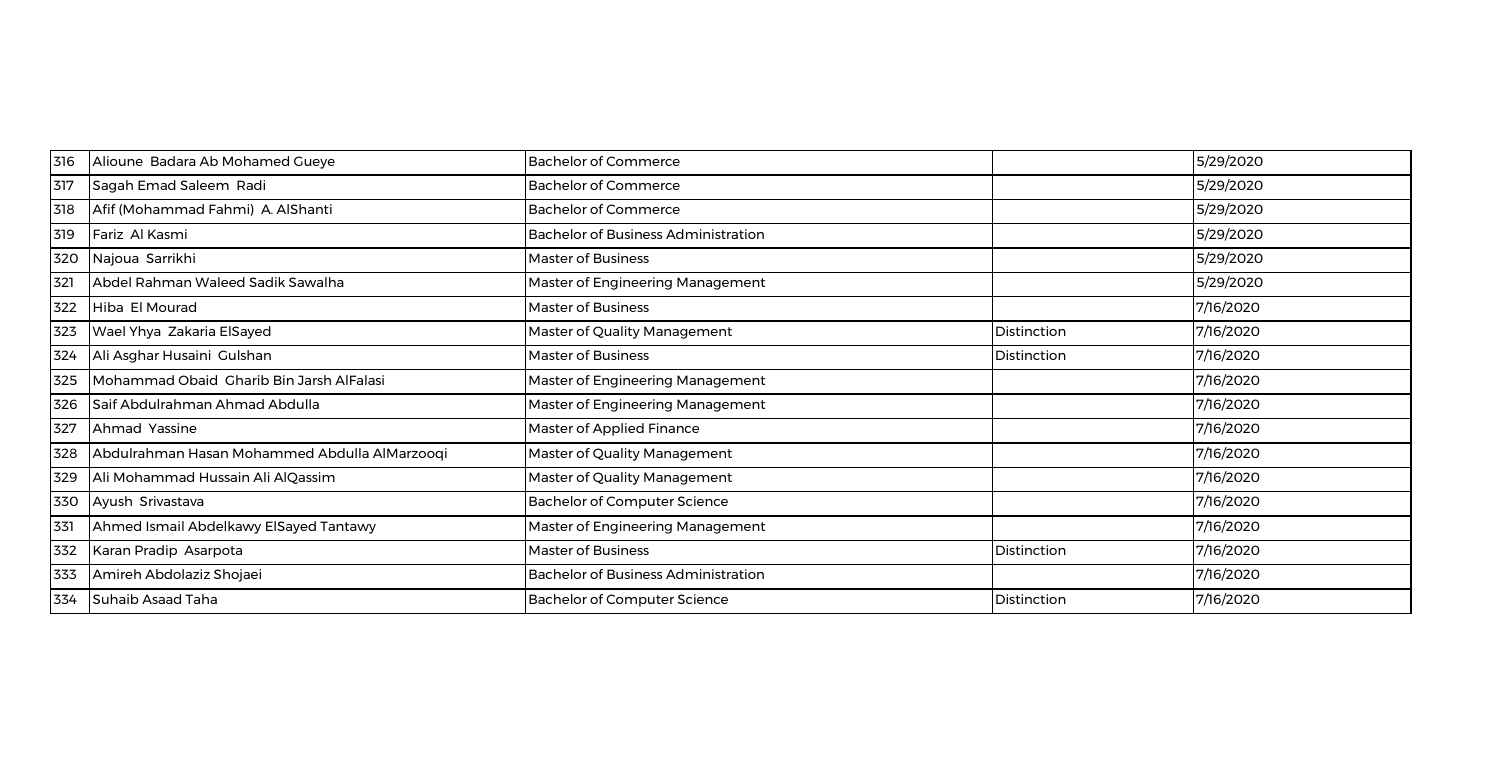| 335 | Ahmed Husam Rasmi Abu-Hashhash                  | <b>Bachelor of Commerce</b>                 |             | 7/16/2020 |
|-----|-------------------------------------------------|---------------------------------------------|-------------|-----------|
| 336 | Mohamed ElMutasim Billah Eisa Adam Ibrahim      | <b>Bachelor of Commerce</b>                 |             | 7/16/2020 |
| 337 | Amir Ali                                        | <b>Bachelor of Computer Science</b>         |             | 7/16/2020 |
| 338 | Shurooq S Mohammad Reza S Abdulrahman AlHashimi | Master of International Relations           | Distinction | 7/16/2020 |
| 339 | Ahmed Hosameldin Magdy Mohamed Mohamed          | <b>Bachelor of Engineering</b>              |             | 7/16/2020 |
| 340 | Majd Nedal Shafiq Ennab                         | <b>Bachelor of Commerce</b>                 |             | 7/16/2020 |
| 341 | Habiba Amanullah                                | <b>Bachelor of Business Administration</b>  | Distinction | 7/16/2020 |
| 342 | Zain Bashar Ahmed Bashaireh                     | <b>Bachelor of Engineering</b>              | Distinction | 7/16/2020 |
| 343 | Mohsen Daryanavard                              | <b>Bachelor of Computer Science</b>         |             | 7/16/2020 |
| 344 | Rokaya Atef Abdelaleem Elghassnawi              | <b>Bachelor of Computer Science</b>         | Distinction | 7/16/2020 |
| 345 | Mohamed Arif Haja Amanulla                      | <b>Bachelor of Commerce</b>                 |             | 7/16/2020 |
| 346 | Rhea Raj Bhatia                                 | <b>Bachelor of Commerce</b>                 | Distinction | 7/16/2020 |
| 347 | Jean Xavier                                     | <b>Bachelor of Engineering</b>              |             | 7/16/2020 |
| 348 | Rafay Jibran Daar                               | <b>Master of Business</b>                   | Distinction | 7/16/2020 |
| 349 | Yassmine Madhoun                                | <b>Bachelor of Commerce</b>                 |             | 7/16/2020 |
| 350 | Aisha Mohammed Kazim Surve                      | <b>Bachelor of Computer Science</b>         | Distinction | 7/16/2020 |
| 351 | Luvneesh Naresh Lulla                           | <b>Bachelor of Commerce</b>                 |             | 7/16/2020 |
| 352 | Zakareya Jumaa Naser Abdulla AlAlawi            | Master of Information Technology Management |             | 7/16/2020 |
| 353 | MHD Karim Al Khodari                            | <b>Bachelor of Engineering</b>              |             | 7/16/2020 |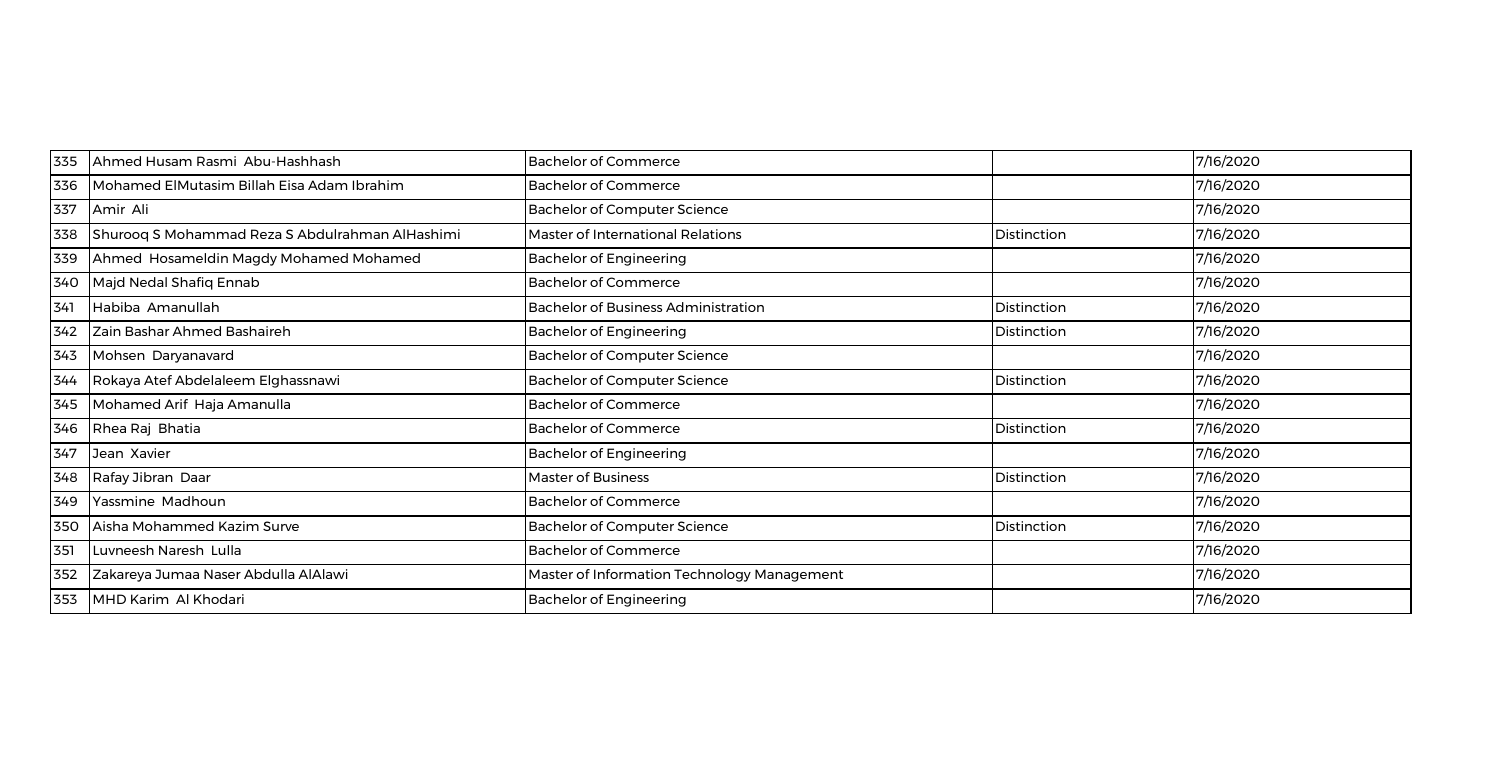| 354 | Fatima Asghar Hussain                   | <b>Bachelor of Commerce</b>                | Distinction | 7/16/2020 |
|-----|-----------------------------------------|--------------------------------------------|-------------|-----------|
| 355 | Hassa Mohammed Ahmad AlSumaiti          | Master of Business Administration          |             | 7/16/2020 |
| 356 | Neha Tariq Salam                        | <b>Bachelor of Commerce</b>                | Distinction | 7/16/2020 |
| 357 | Wardah Athar Hussain                    | <b>Bachelor of Business Administration</b> | Distinction | 7/16/2020 |
| 358 | Nabata Mehmood Khan                     | <b>Bachelor of Commerce</b>                | Distinction | 7/16/2020 |
| 359 | Khaldoon Abdel-Razzaq A. R. AlTa'any    | Master of Quality Management               |             | 7/16/2020 |
| 360 | Rawan Tayseer Alian Aqudah              | Master of Quality Management               |             | 7/16/2020 |
| 361 | Saif Salem Ayed Hijazi                  | <b>Bachelor of Commerce</b>                |             | 7/16/2020 |
| 362 | Alia Ozair Abdulla Ali AlShafar         | <b>Master of Business</b>                  |             | 7/16/2020 |
| 363 | Hakam Amer Hasan Ayyad                  | Master of Engineering Management           |             | 7/16/2020 |
| 364 | Shaikha Awadh Juma AlAyali AlMheiri     | Master of Business                         |             | 7/16/2020 |
| 365 | Saif Mohamed Salem AlMuhaffef AlKhateri | Master of Engineering Management           |             | 7/16/2020 |
| 366 | Mouna Oirda                             | Master of Media and Communications         |             | 7/16/2020 |
| 367 | Noor Khalid Musbah Murad                | Master of Business                         |             | 7/16/2020 |
| 368 | Nour Mazin As'ad Al-Zurba               | Master of Engineering Management           |             | 7/16/2020 |
| 369 | Kamal Marwan Kamal AlMasri              | Master of Business Administration          |             | 7/16/2020 |
| 370 | Sabreen Yousef Hasan Wahbeh             | Master of Quality Management               | Distinction | 7/16/2020 |
| 371 | Manjusha Duvvur                         | Master of Business Administration          | Distinction | 7/16/2020 |
| 372 | Mansoor Musab Mansoor Ibrahim Jaber     | Master of Engineering Management           |             | 7/16/2020 |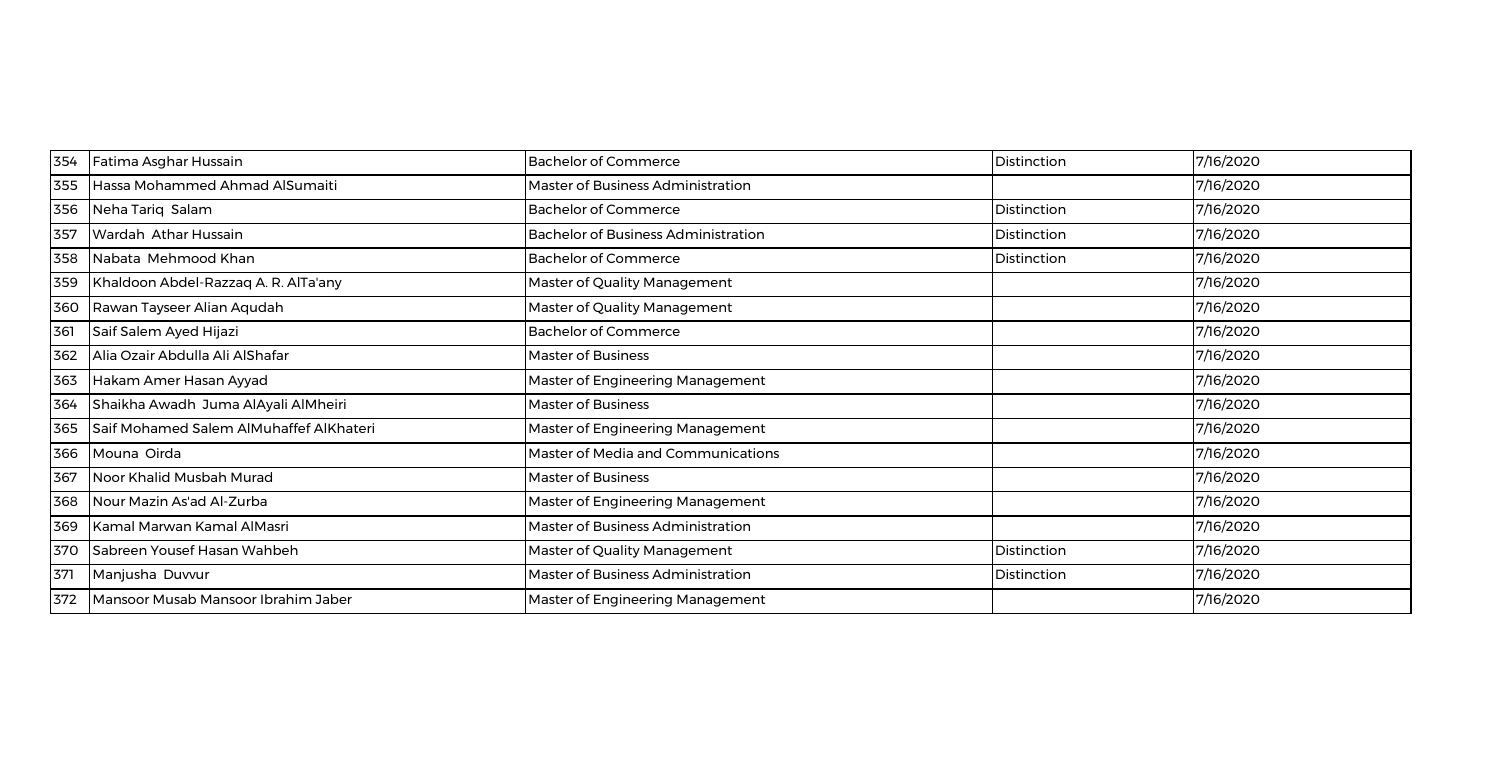| 373 | Zaid Saad Faeq Al Taher                    | <b>Bachelor of Engineering</b>              | Distinction | 7/16/2020 |
|-----|--------------------------------------------|---------------------------------------------|-------------|-----------|
| 374 | Khalifa Rashed Obaid AlRedha AlSuwaidi     | Master of Engineering Management            |             | 7/16/2020 |
| 375 | Mariam Khalifa Ahmed Bin Sh Mejren AlMarar | Master of International Relations           | Distinction | 7/16/2020 |
| 376 | Mutaz Mohammad Abd El Monem Al Dweeri      | Master of Engineering Asset Management      |             | 7/16/2020 |
| 377 | Maryam Saeed Khalifa AlMarzooqi            | <b>Master of International Relations</b>    |             | 7/16/2020 |
| 378 | Diaa Mohammad Hassan Al-Belleh             | Master of Quality Management                |             | 7/16/2020 |
| 379 | Rawan Burhan Neyazi Hamdan                 | Master of Engineering Management            |             | 7/16/2020 |
| 380 | Osamah Mohammad Hassan AlRababah           | Master of Quality Management                | Distinction | 7/16/2020 |
| 381 | Roba Adnan Asaad AlAli                     | Master of Business Administration           |             | 7/16/2020 |
| 382 | Mohamad Ayoub                              | Master of Engineering Management            |             | 7/16/2020 |
| 383 | Raveena Rajiv Muday                        | <b>Master of Business</b>                   |             | 7/16/2020 |
| 384 | Afnan Mohammed Hassan Mohammed AlBastaki   | Master of Business                          |             | 7/16/2020 |
| 385 | Ahmad Abdulaziz Ahmad Mohammad AlShizawi   | Master of Engineering Management            |             | 7/16/2020 |
| 386 | Ali Talaat Bakr Al-Quraishi                | Master of Engineering Management            |             | 7/16/2020 |
| 387 | Khawla Sulaiman Hashil Alsaaidi            | <b>Master of Business</b>                   | Distinction | 7/16/2020 |
| 388 | Ahmad H. A. Nassar                         | Master of Engineering Management            |             | 7/16/2020 |
| 389 | Salem Mohamed Salem Mohamed AlDahmani      | Master of Information Technology Management |             | 7/16/2020 |
| 390 | Ahmed Sultan Abdulla Bin Demaithan AlQemzi | Master of Engineering Management            | Distinction | 7/16/2020 |
| 391 | Koleen Gail De Castro Ocampo               | Graduate Certificate in Marketing           |             | 7/16/2020 |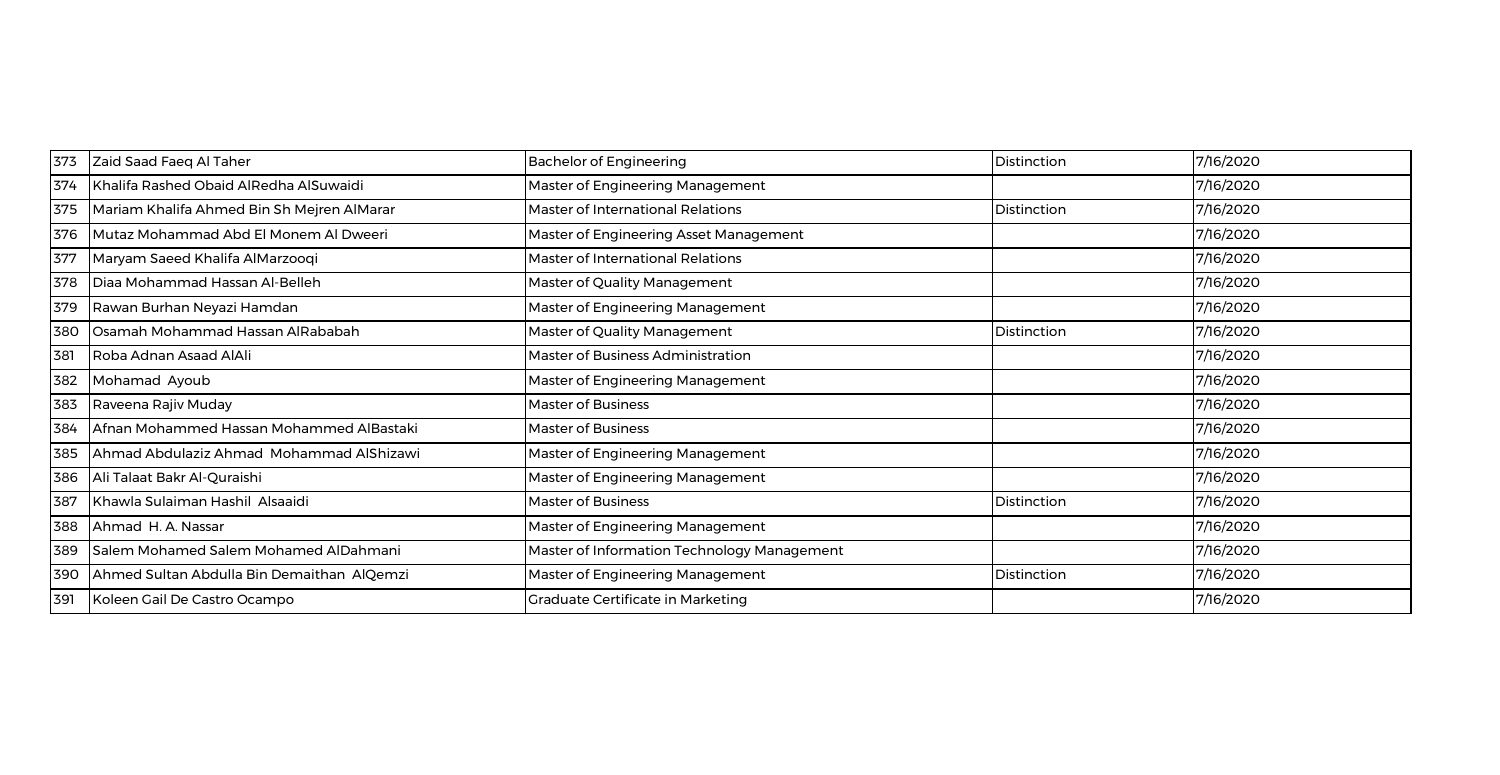| 392 | Premanand Govindram Prabhu           | <b>Bachelor of Commerce</b>                |             | 7/24/2020 |
|-----|--------------------------------------|--------------------------------------------|-------------|-----------|
| 393 | Nazia Parvez Shaikh                  | Master of Business                         | Distinction | 7/24/2020 |
| 394 | Sabah Driham                         | <b>Bachelor of Commerce</b>                |             | 7/24/2020 |
| 395 | Deepak Pradeep                       | <b>Master of Business</b>                  |             | 7/24/2020 |
| 396 | Yassine Tchantchane                  | Master of Quality Management               |             | 7/24/2020 |
| 397 | Areeba Waseem Shaikh                 | <b>Master of Business</b>                  | Distinction | 7/24/2020 |
| 398 | Hussain Fakhruddin Rangwala          | <b>Bachelor of Commerce</b>                |             | 7/24/2020 |
| 399 | Jane Nkechi Honl                     | Master of International Studies            | Distinction | 7/24/2020 |
| 400 | Mohamed Mahmoud Abdou Ali ElAshri    | Master of Business Administration          |             | 7/24/2020 |
| 401 | Seyedeh Zahra Yazdan Panah           | <b>Bachelor of Commerce</b>                | Distinction | 7/24/2020 |
| 402 | Uzair Ahmed Khan                     | <b>Bachelor of Engineering</b>             |             | 7/24/2020 |
| 403 | Sara Mounzer                         | <b>Bachelor of Commerce</b>                |             | 7/24/2020 |
| 404 | Bonnrich Bona Jefflin Coutinho       | <b>Bachelor of Commerce</b>                |             | 7/24/2020 |
| 405 | Valencio Xavier Andre Fernandes      | <b>Bachelor of Commerce</b>                |             | 7/24/2020 |
|     | 406 Elsayed Mohamed Moussa Abdelbaky | Master of Engineering Management           |             | 7/24/2020 |
| 407 | Tingting Pan                         | <b>Bachelor of Business Administration</b> |             | 7/24/2020 |
| 408 | Rohit Premchand Veliyath             | <b>Bachelor of Business Administration</b> |             | 7/24/2020 |
| 409 | Nabil El Fquir                       | <b>Master of Business</b>                  |             | 7/24/2020 |
| 410 | Taraneh Sadat Darbandi               | <b>Bachelor of Commerce</b>                |             | 7/24/2020 |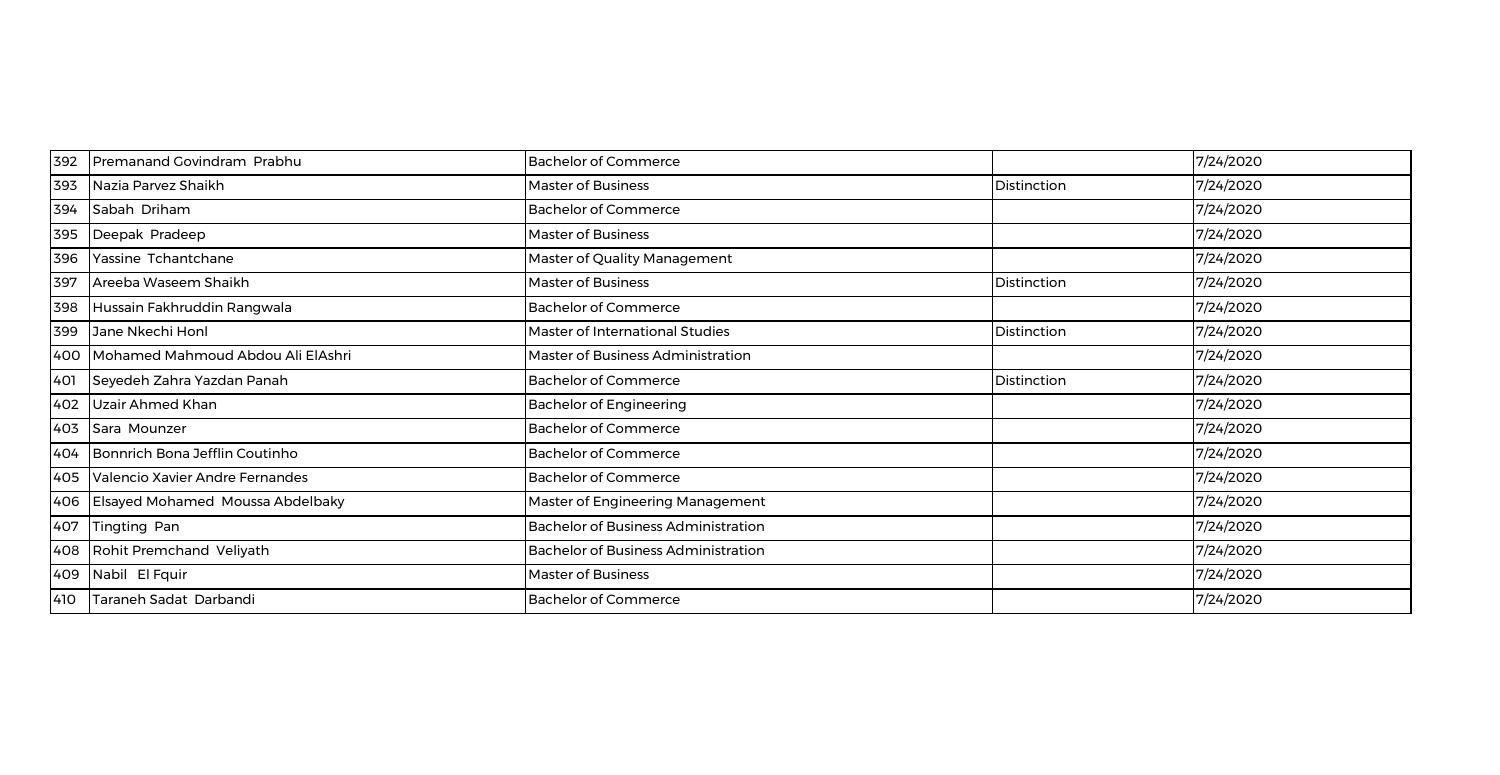| 411 | Usman Akhtar Khan                    | <b>Bachelor of Engineering</b>              |             | 7/24/2020 |
|-----|--------------------------------------|---------------------------------------------|-------------|-----------|
| 412 | Riyad Mahmud                         | Master of Business Administration           | Distinction | 7/24/2020 |
| 413 | Ahmed Mohammed Abdulraziq Abu Salah  | <b>Master of Business Administration</b>    |             | 7/24/2020 |
| 414 | Samal Danbayeva                      | <b>Bachelor of Business Administration</b>  |             | 7/24/2020 |
| 415 | Anabella Michaela Veschi             | <b>Bachelor of Commerce</b>                 | Distinction | 7/24/2020 |
| 416 | Tochukwu Sixtus Gabez                | Master of Information Technology Management |             | 7/24/2020 |
| 417 | Viktoriya Veretelnikova              | <b>Bachelor of Business Administration</b>  |             | 7/24/2020 |
| 418 | Juren Xu                             | <b>Bachelor of Computer Science</b>         |             | 7/24/2020 |
| 419 | Muhammad Sobaan Tahir                | <b>Bachelor of Engineering</b>              |             | 7/24/2020 |
| 420 | Muhammad Athar                       | <b>Bachelor of Commerce</b>                 | Distinction | 7/24/2020 |
| 421 | Ali Tarighi                          | <b>Bachelor of Commerce</b>                 | Distinction | 7/24/2020 |
| 422 | Krikori Dohlian                      | <b>Bachelor of Business Administration</b>  |             | 7/24/2020 |
| 423 | Said Mohammad Hosieni                | <b>Bachelor of Business Administration</b>  |             | 7/24/2020 |
| 424 | Sara Kamaleldin Ahmed Kamel ElHagrsy | <b>Bachelor of Commerce</b>                 |             | 7/24/2020 |
| 425 | Alireza Hamid Norouzi                | <b>Bachelor of Commerce</b>                 | Distinction | 7/24/2020 |
| 426 | Umer Ehtsham Safdar                  | <b>Bachelor of Commerce</b>                 |             | 7/24/2020 |
| 427 | Danyal Ijaz                          | <b>Bachelor of Commerce</b>                 |             | 7/24/2020 |
| 428 | Hongpu Wei                           | <b>Bachelor of Commerce</b>                 |             | 7/24/2020 |
| 429 | Geezman Seid Shash                   | <b>Bachelor of Commerce</b>                 |             | 7/24/2020 |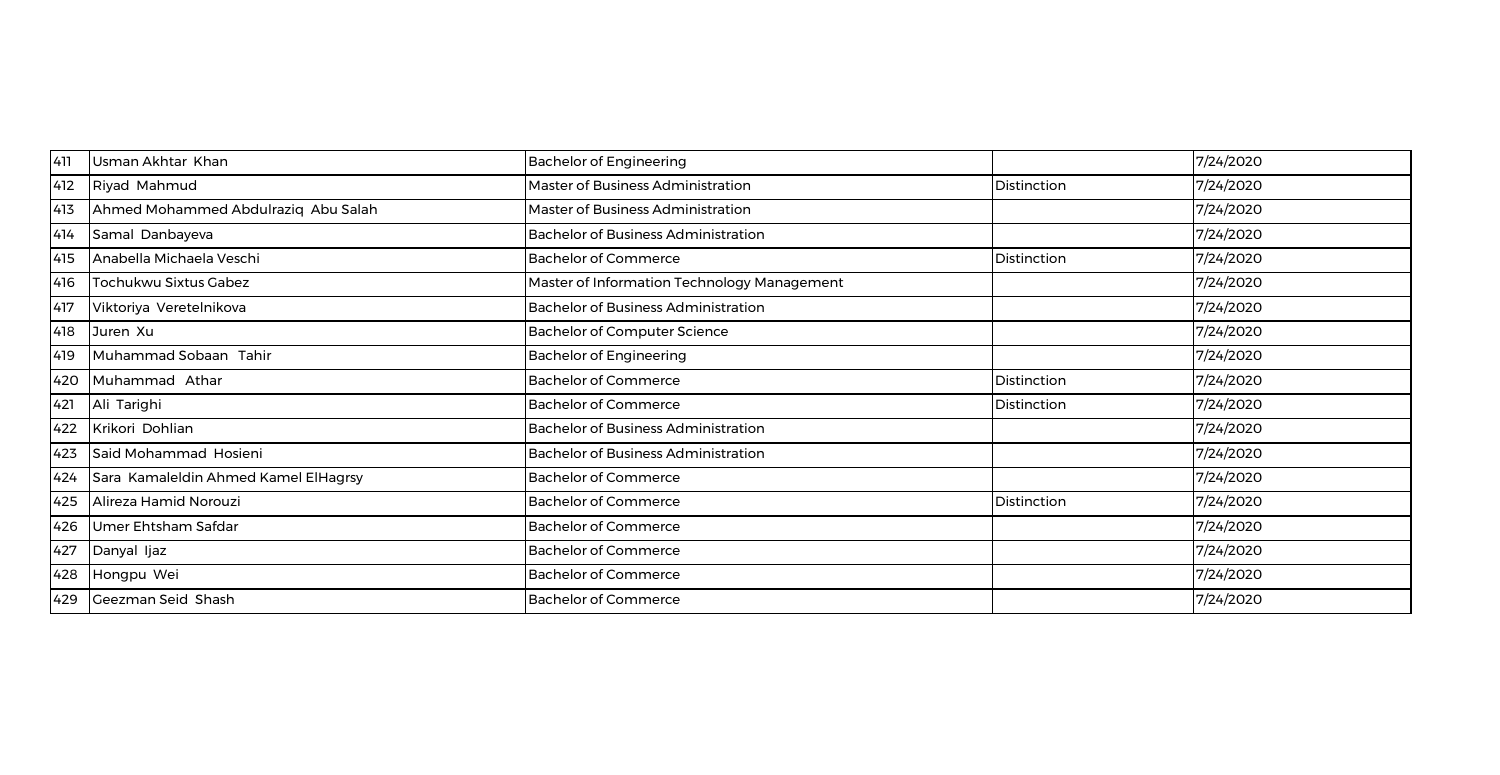| 430 | Mohamed Amine Boussaid                         | <b>Bachelor of Commerce</b>         |             | 7/24/2020 |
|-----|------------------------------------------------|-------------------------------------|-------------|-----------|
| 431 | Ahmed Ghassan M. Abdoh                         | <b>Bachelor of Engineering</b>      |             | 7/24/2020 |
| 432 | Adam Khan Liwal                                | <b>Bachelor of Computer Science</b> | Distinction | 7/24/2020 |
| 433 | Roel Joe Noruega                               | <b>Bachelor of Commerce</b>         |             | 7/24/2020 |
| 434 | Ali Hussein Mahdi Al-Wajid                     | <b>Bachelor of Computer Science</b> |             | 7/24/2020 |
| 435 | Nabeela Ahammed Ali                            | <b>Bachelor of Commerce</b>         |             | 7/24/2020 |
| 436 | Sisizakele Lindiwe Kubheka                     | Master of Engineering Management    | Distinction | 7/24/2020 |
| 437 | Hamzah Nasir Jamal                             | <b>Bachelor of Engineering</b>      |             | 7/24/2020 |
| 438 | Bhavya Dinesh                                  | <b>Bachelor of Engineering</b>      |             | 7/24/2020 |
| 439 | Nada Yasser Ahmed Assem Abdelhamid Hassaballah | Bachelor of Information Technology  | Distinction | 7/24/2020 |
| 440 | Shirin Abdulnoor Abdulrahim Mozaffar           | <b>Bachelor of Commerce</b>         | Distinction | 7/24/2020 |
| 441 | Rwan Haytham Samy Khattab                      | <b>Bachelor of Commerce</b>         |             | 7/24/2020 |
| 442 | Reem Mohamed Mohieldin Ali                     | Master of Business                  |             | 7/24/2020 |
| 443 | Zuhir Amer Saleh                               | <b>Bachelor of Engineering</b>      |             | 7/24/2020 |
| 444 | Usman Mehboob Ur Rehman                        | <b>Bachelor of Engineering</b>      |             | 7/24/2020 |
| 445 | Sean Kurian George                             | <b>Bachelor of Engineering</b>      |             | 7/24/2020 |
| 446 | Roslin Joseph Kattiprayil                      | <b>Bachelor of Commerce</b>         |             | 7/24/2020 |
| 447 | Armen Avagyan                                  | <b>Bachelor of Computer Science</b> |             | 7/24/2020 |
| 448 | Rohan George Varghese                          | <b>Bachelor of Commerce</b>         | Distinction | 7/24/2020 |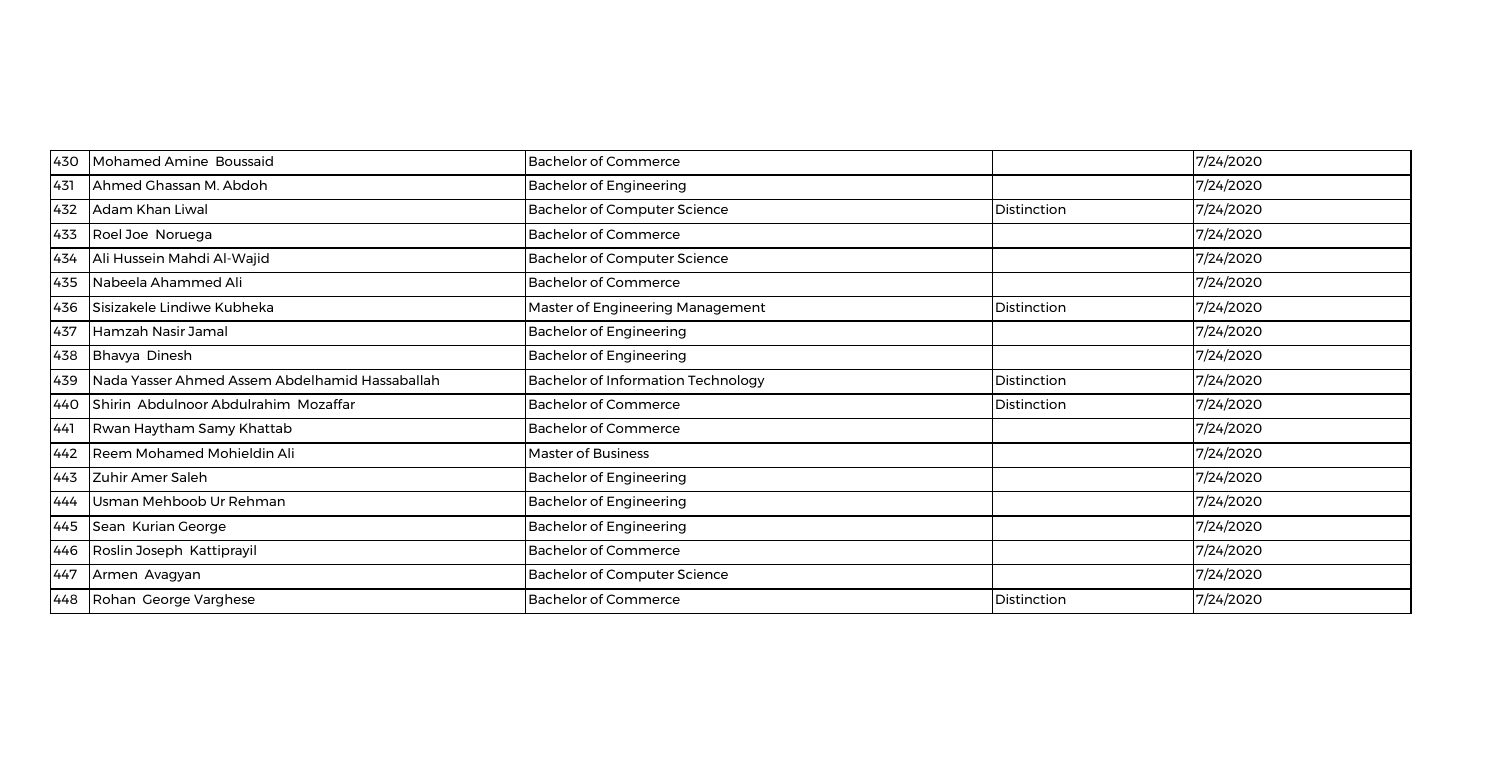| 449 | Sugandha Chopra          | <b>Master of Business</b>                  |             | 7/24/2020 |
|-----|--------------------------|--------------------------------------------|-------------|-----------|
| 450 | Rubaiya Binte Habib      | <b>Bachelor of Commerce</b>                |             | 7/24/2020 |
| 451 | Akash Singh              | <b>Bachelor of Commerce</b>                |             | 7/24/2020 |
| 452 | Ambreen Ali              | <b>Bachelor of Commerce</b>                | Distinction | 7/24/2020 |
| 453 | Umm Kulsoom Emad         | <b>Bachelor of Engineering</b>             |             | 7/24/2020 |
| 454 | Aohan Gao                | <b>Bachelor of Commerce</b>                |             | 7/24/2020 |
| 455 | Bhupesh Kishore Motwani  | <b>Bachelor of Commerce</b>                |             | 7/24/2020 |
| 456 | Fahim Abdul Gafoor       | <b>Bachelor of Commerce</b>                |             | 7/24/2020 |
| 457 | Vrushali Amitkumar Joshi | <b>Bachelor of Commerce</b>                | Distinction | 7/24/2020 |
| 458 | Krina Kiritkumar Bhatt   | <b>Bachelor of Business Administration</b> | Distinction | 7/24/2020 |
| 459 | Fatma Dawood             | <b>Bachelor of Commerce</b>                |             | 7/24/2020 |
| 460 | Siddharth Arun           | <b>Bachelor of Commerce</b>                |             | 7/24/2020 |
| 461 | Paras Lalit Ghaghda      | <b>Bachelor of Computer Science</b>        |             | 7/24/2020 |
| 462 | Tushar Agarwal           | <b>Bachelor of Engineering</b>             |             | 7/24/2020 |
| 463 | Kevin Philip Cherian     | <b>Bachelor of Engineering</b>             |             | 7/24/2020 |
| 464 | Fatima Kamal             | <b>Bachelor of Commerce</b>                |             | 7/24/2020 |
| 465 | Enrique Antonio D'Cruz   | <b>Bachelor of Commerce</b>                |             | 7/24/2020 |
| 466 | Tanmay Vikas Khachane    | <b>Bachelor of Engineering</b>             |             | 7/24/2020 |
| 467 | Aksha Sajeev             | <b>Bachelor of Engineering</b>             |             | 7/24/2020 |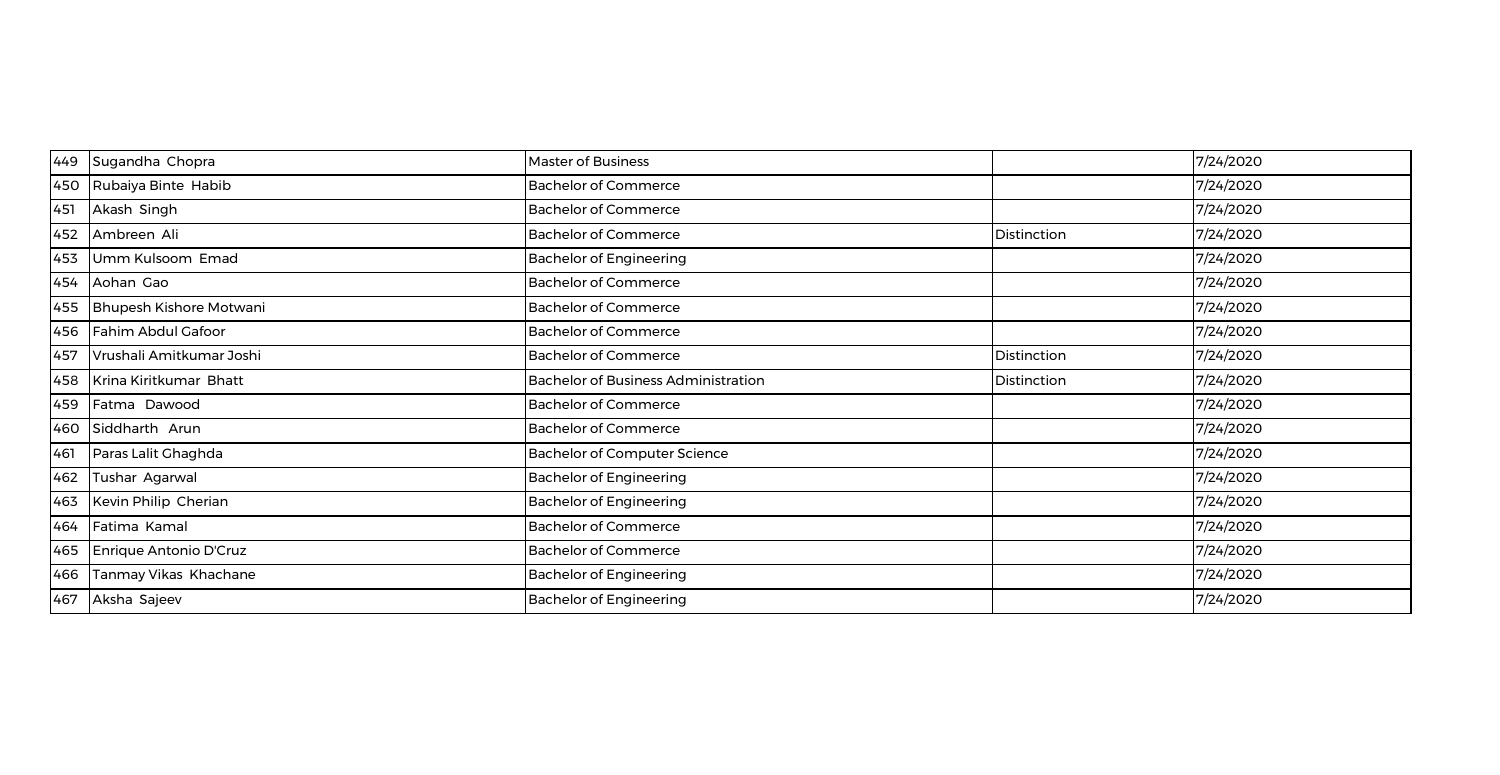| 468 | Lakshay Khemani                             | <b>Bachelor of Commerce</b>         |             | 7/24/2020 |
|-----|---------------------------------------------|-------------------------------------|-------------|-----------|
| 469 | Rahil Sunil Lala                            | <b>Bachelor of Commerce</b>         |             | 7/24/2020 |
| 470 | Mohammad Ammar Abdullatif Khalid            | <b>Bachelor of Engineering</b>      |             | 7/24/2020 |
| 471 | Ajay Jayant Bhatia                          | <b>Bachelor of Commerce</b>         |             | 7/24/2020 |
| 472 | Ayesha Riyaz                                | <b>Bachelor of Computer Science</b> |             | 7/24/2020 |
| 473 | Sidrah Asif                                 | <b>Bachelor of Engineering</b>      |             | 7/24/2020 |
| 474 | Anirudh Anand                               | <b>Bachelor of Commerce</b>         |             | 7/24/2020 |
| 475 | Fatma Said Mohamed Al-Jahwari               | Master of Quality Management        | Distinction | 7/24/2020 |
| 476 | Sazia Afrin Rahman                          | <b>Bachelor of Commerce</b>         | Distinction | 7/24/2020 |
| 477 | Danish Ali                                  | <b>Bachelor of Computer Science</b> | Distinction | 7/24/2020 |
| 478 | Youstina Maged Mounir Fouad                 | <b>Bachelor of Computer Science</b> | Distinction | 7/24/2020 |
| 479 | Siona Avinash Tiwade                        | <b>Bachelor of Commerce</b>         |             | 7/24/2020 |
| 480 | Wardah Amin                                 | <b>Bachelor of Commerce</b>         | Distinction | 7/24/2020 |
| 481 | Aditya Ananth                               | <b>Bachelor of Commerce</b>         |             | 7/24/2020 |
| 482 | Nayab Shah                                  | <b>Bachelor of Engineering</b>      |             | 7/24/2020 |
| 483 | Ferina Sandeep Dhakan                       | <b>Bachelor of Commerce</b>         | Distinction | 7/24/2020 |
| 484 | Ummer Sherif Pazhambalakode Mohamed Basheer | <b>Bachelor of Engineering</b>      |             | 7/24/2020 |
| 485 | Mais AlJundi                                | Master of Engineering Management    |             | 7/24/2020 |
| 486 | Delilah Azelia Lobato De Faria              | <b>Bachelor of Commerce</b>         |             | 7/24/2020 |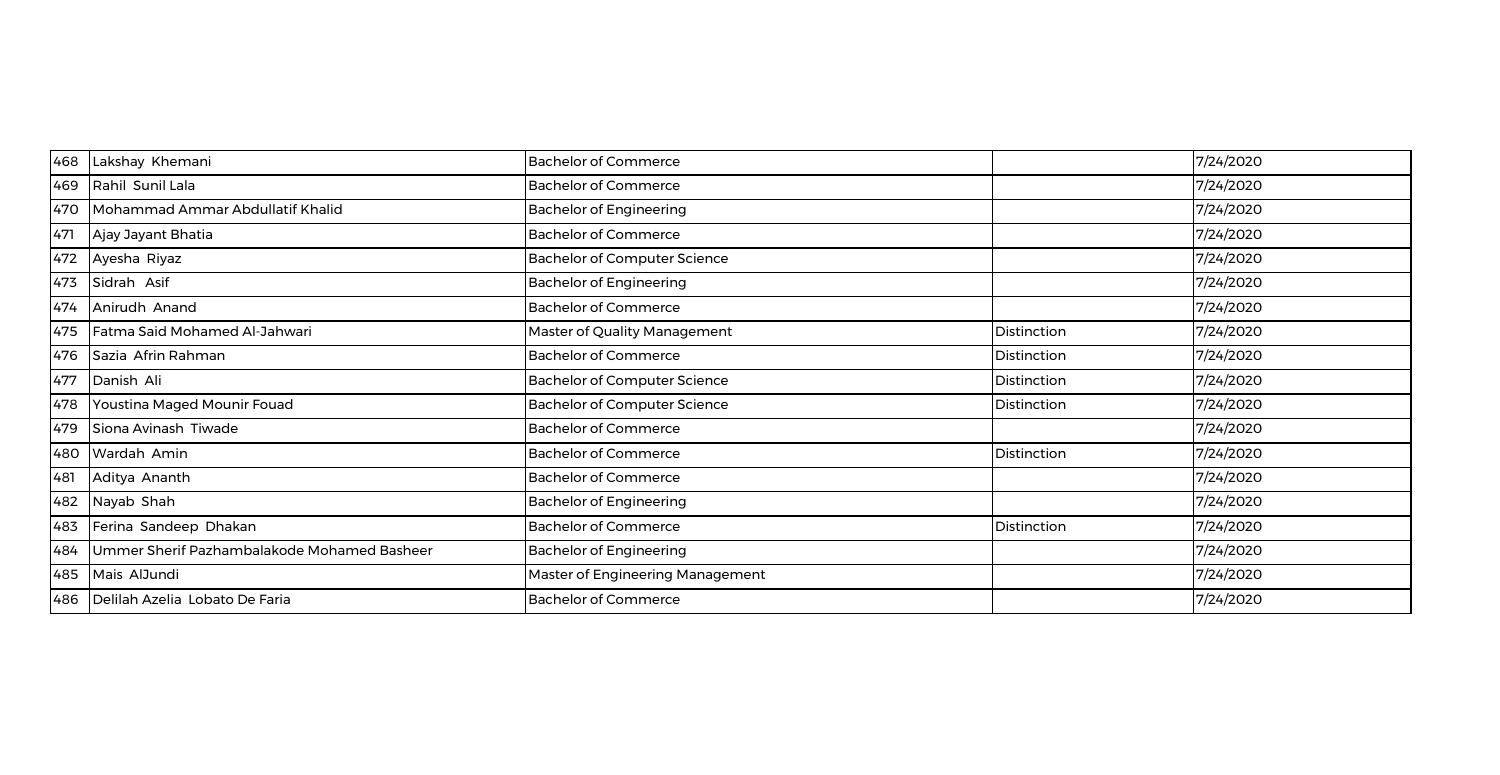| 487 | Sara Shahid Soleja                          | <b>Bachelor of Business Administration</b> |             | 7/24/2020 |
|-----|---------------------------------------------|--------------------------------------------|-------------|-----------|
| 488 | Simon Kurdoglian                            | <b>Bachelor of Commerce</b>                |             | 7/24/2020 |
| 489 | <b>Chada Ahmad Abdel Latif AlAtteili</b>    | <b>Bachelor of Commerce</b>                |             | 7/24/2020 |
| 490 | Simonne Hui Min Tseng                       | <b>Bachelor of Commerce</b>                | Distinction | 7/24/2020 |
| 491 | Farhana Islam                               | <b>Bachelor of Computer Science</b>        | Distinction | 7/24/2020 |
| 492 | Abdallah Nabeel Othman Hussein              | <b>Bachelor of Commerce</b>                |             | 7/24/2020 |
| 493 | Shehnaz Mohamad Al-Helo                     | <b>Bachelor of Business Administration</b> | Distinction | 7/24/2020 |
| 494 | Nadiya Chatybekova                          | <b>Bachelor of Commerce</b>                |             | 7/24/2020 |
| 495 | Rana Mahmoud Abdelrahman AlMokayyad         | Master of Business                         | Distinction | 7/24/2020 |
| 496 | Abdul Aziz Asrar                            | <b>Bachelor of Business Administration</b> |             | 7/24/2020 |
| 497 | Khaoula Chekrad                             | Master of Business                         | Distinction | 7/24/2020 |
| 498 | Bhavika Mahesh Lilani                       | <b>Bachelor of Commerce</b>                | Distinction | 7/24/2020 |
| 499 | Serena Russo                                | Master of International Relations          | Distinction | 7/24/2020 |
| 500 | Antigoni Vouyouka                           | <b>Bachelor of Commerce</b>                | Distinction | 7/24/2020 |
| 501 | Mohamed Ashraf Sayed Osman                  | <b>Master of Business</b>                  |             | 7/24/2020 |
| 502 | Abinash Kumar Bhat                          | <b>Bachelor of Business Administration</b> |             | 7/24/2020 |
| 503 | Ahmed Safwat Galaleldin Abdelhakim Elshafey | <b>Bachelor of Computer Science</b>        |             | 7/24/2020 |
| 504 | Manal Ghazi Mahmoud AlMuqasqas              | Master of Quality Management               |             | 7/24/2020 |
| 505 | Zakaria Dhiba                               | <b>Master of Business</b>                  | Distinction | 7/24/2020 |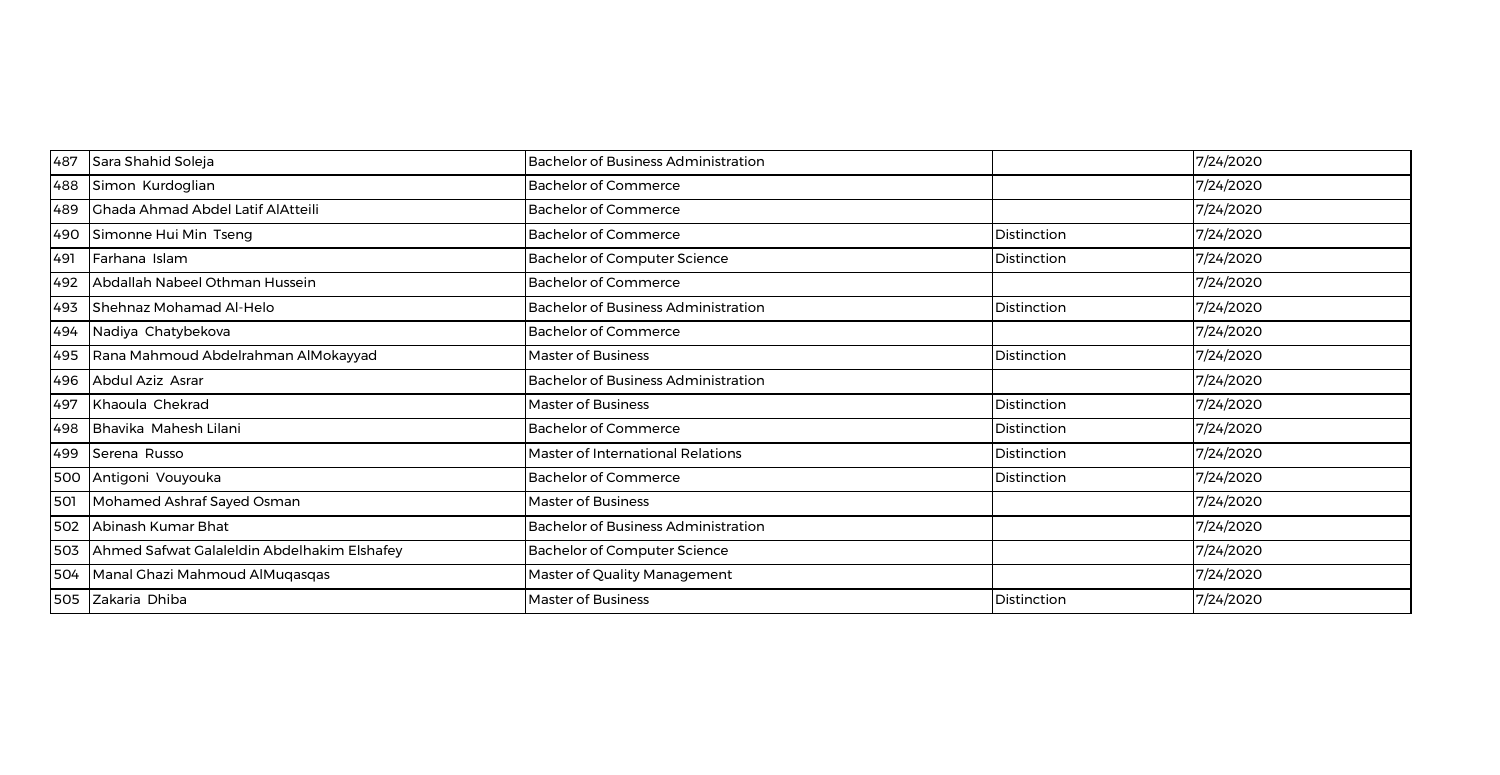| 506 | Shyamkumar Sukumar          | Master of Science (Logistics and Supply Chain Management) | Distinction | 7/24/2020 |
|-----|-----------------------------|-----------------------------------------------------------|-------------|-----------|
| 507 | Laila El Bourconi           | <b>Master of Business</b>                                 |             | 7/24/2020 |
| 508 | Maira Aqilah Binti Hafiz    | <b>Bachelor of Commerce</b>                               | Distinction | 7/24/2020 |
| 509 | Imane Sadoq                 | Master of Engineering Management                          |             | 7/24/2020 |
| 510 | Moon Diab                   | Master of Engineering Management                          | Distinction | 7/24/2020 |
| 511 | Ashiq Sageer                | <b>Master of Business</b>                                 | Distinction | 7/24/2020 |
| 512 | Sergiy Khrystyuk            | Master of Business Administration                         | Distinction | 7/24/2020 |
| 513 | Mei Wang                    | Master of Business Administration                         |             | 7/24/2020 |
| 514 | Priya Nareshkumar Aswani    | <b>Bachelor of Computer Science</b>                       | Distinction | 7/24/2020 |
| 515 | Fares Al Ghazy              | <b>Bachelor of Computer Science</b>                       |             | 7/24/2020 |
| 516 | Hitesh Kailas Kapadnis      | Master of Engineering Management                          |             | 7/24/2020 |
| 517 | Pooja Sanjay Mahat          | Master of Business                                        |             | 7/24/2020 |
| 518 | Wadah Mahmoud Yousef Mishah | Master of Information Technology Management               | Distinction | 7/24/2020 |
| 519 | Abedalla Harb Salim Bayer   | Master of Engineering Management                          | Distinction | 7/24/2020 |
| 520 | Basma El Moadadi            | Master of Information Technology Management               |             | 7/24/2020 |
| 521 | Mohammed Yassine Labib      | Master of Engineering Management                          |             | 7/24/2020 |
| 522 | Amal Zacharias              | Master of Business Administration                         |             | 7/24/2020 |
| 523 | Saodat Masharipova          | <b>Bachelor of Commerce</b>                               |             | 7/24/2020 |
| 524 | Riya Lilani                 | <b>Bachelor of Engineering</b>                            |             | 7/24/2020 |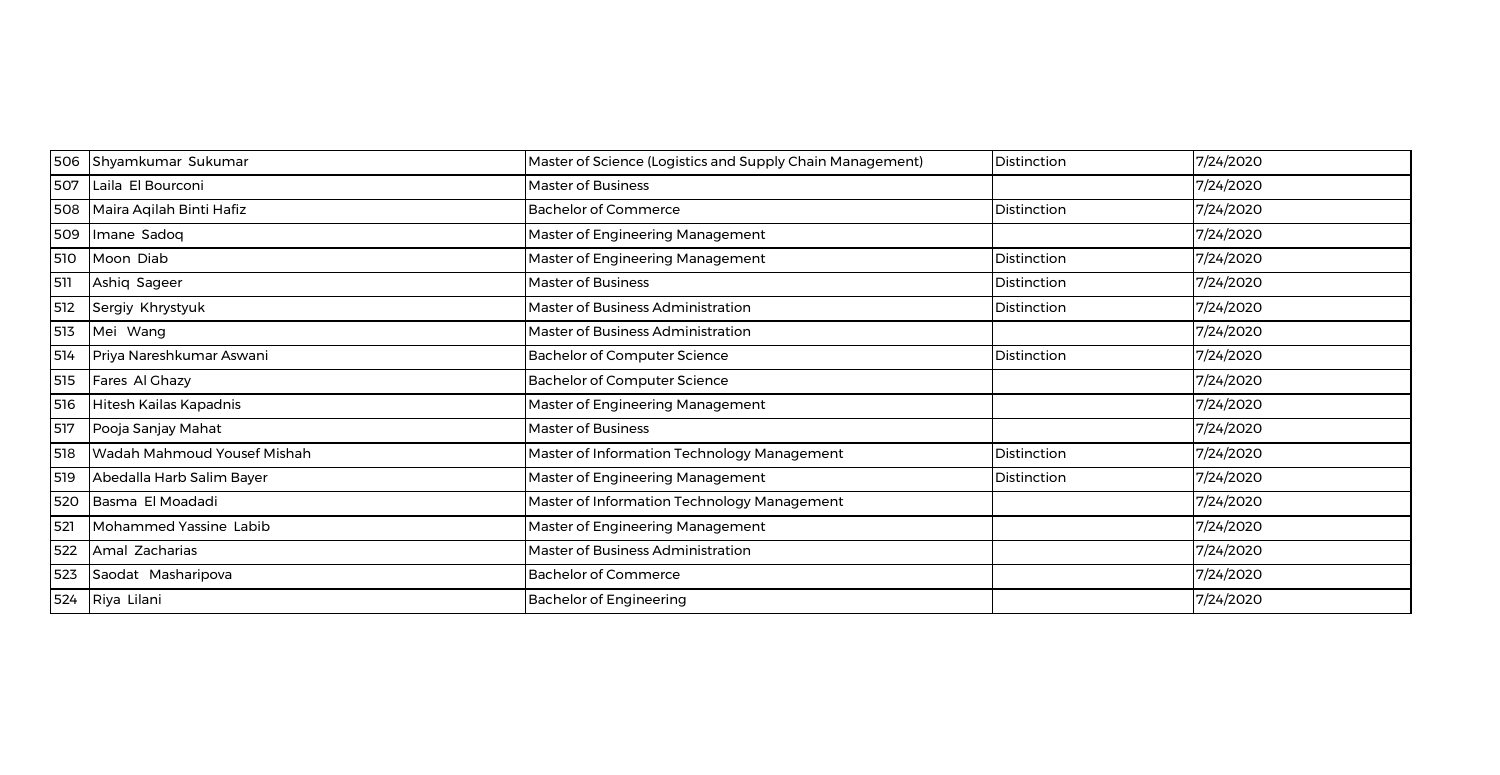| 525 | Mariam Abdullah ElHusseiny Aly Amer Mohamed | <b>Master of International Studies</b>                    |             | 7/24/2020 |
|-----|---------------------------------------------|-----------------------------------------------------------|-------------|-----------|
| 526 | Amir Gomaa                                  | Master of Business Administration                         | Distinction | 7/24/2020 |
| 527 | Viren Rajubhai Pancholi                     | Master of Science (Logistics and Supply Chain Management) |             | 7/24/2020 |
| 528 | Githu James                                 | Master of Applied Finance                                 |             | 7/24/2020 |
| 529 | Humaid Arif Khan                            | <b>Bachelor of Computer Science</b>                       | Distinction | 7/24/2020 |
| 530 | Rime Fatin Raya                             | Master of Business Administration                         | Distinction | 7/24/2020 |
| 531 | Roselyne Ronald Alvares Alvares             | Master of Science (Logistics and Supply Chain Management) |             | 7/24/2020 |
| 532 | Ahmed ElFatih Abdelbagi ElJack              | Master of Quality Management                              |             | 7/24/2020 |
| 533 | Judy Shebib                                 | <b>Master of Business</b>                                 | Distinction | 7/24/2020 |
| 534 | Jefin Grego Yacob Pachamparambil            | Master of Engineering Management                          |             | 7/24/2020 |
| 535 | Pramodh Mahalinga Kannan                    | Master of Business Administration                         | Distinction | 7/24/2020 |
| 536 | Mirwais Khan Gul                            | Master of Business                                        |             | 7/24/2020 |
| 537 | Aashna Harish Anand                         | Master of Business                                        |             | 7/24/2020 |
| 538 | SuryaSashanka Kandregula                    | Master of Science (Logistics and Supply Chain Management) |             | 7/24/2020 |
| 539 | Erum Rumman                                 | Master of Engineering Management                          |             | 7/24/2020 |
| 540 | Rishabh Gupta                               | Master of Engineering Management                          | Distinction | 7/24/2020 |
| 541 | Hayder Wamidh Alwan Al-Khalil               | <b>Master of Business</b>                                 | Distinction | 7/24/2020 |
| 542 | Sai Kiran Korrapati                         | Master of Business                                        |             | 7/24/2020 |
| 543 | Syeda Ayesha                                | <b>Master of Business</b>                                 | Distinction | 7/24/2020 |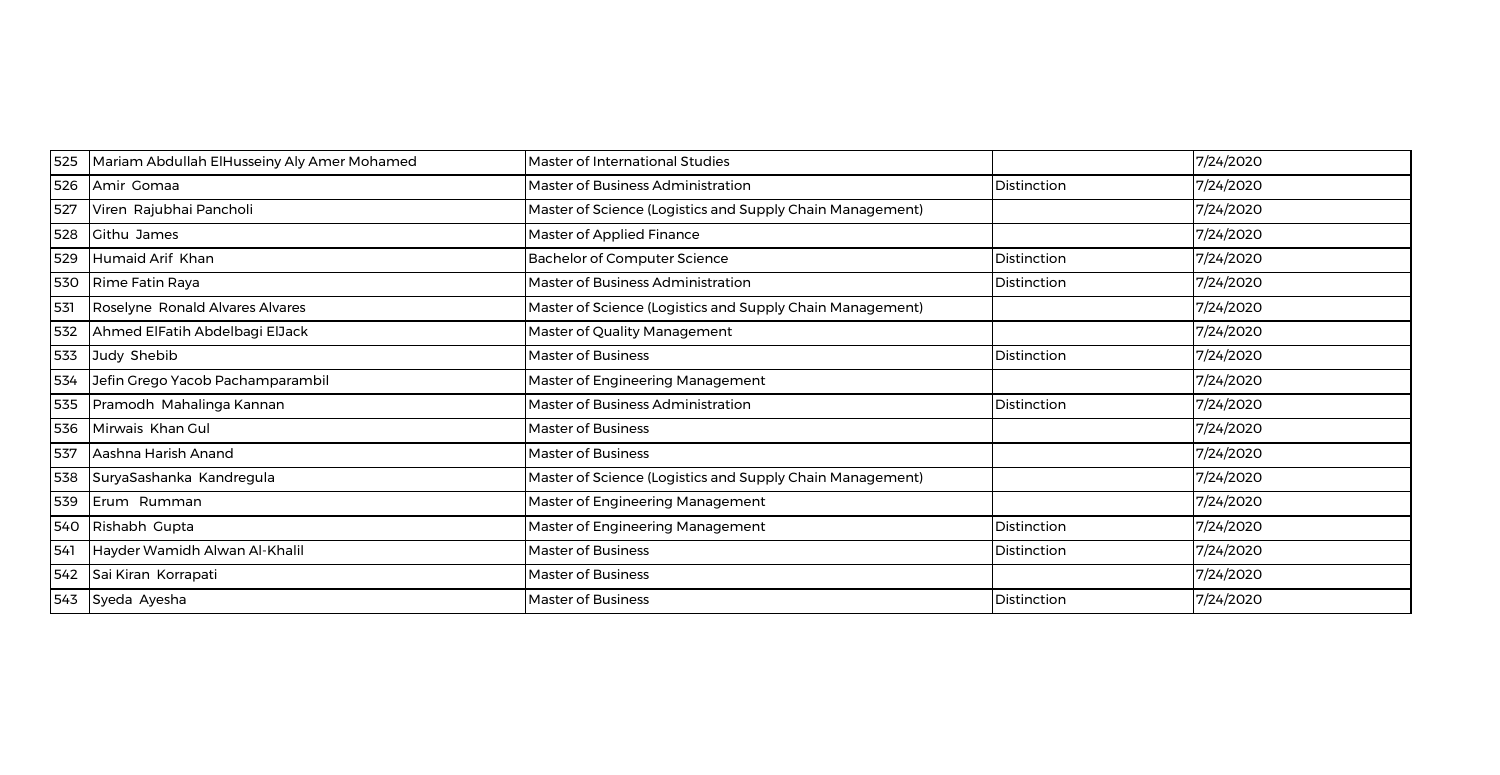| 544 | Prathibha Sajangadde Bhat                  | <b>Master of Business Administration</b>    | Distinction | 7/24/2020 |
|-----|--------------------------------------------|---------------------------------------------|-------------|-----------|
| 545 | Akshay Kirti Sharma                        | Master of Engineering Management            |             | 7/24/2020 |
| 546 | Tesslyn Antony                             | Master of Information Technology Management | Distinction | 7/24/2020 |
| 547 | Gautham Sridhar                            | Master of Business Administration           |             | 7/24/2020 |
| 548 | Samer Bader Jawad Abu Hayah                | Master of Information Technology Management | Distinction | 7/24/2020 |
| 549 | Serine Srouji                              | <b>Master of Business</b>                   | Distinction | 7/24/2020 |
| 550 | Lakshita Agarwal                           | <b>Master of Business</b>                   | Distinction | 7/24/2020 |
| 551 | Aysha Yasmin                               | <b>Master of Business</b>                   |             | 7/24/2020 |
| 552 | Sara Essameldin Abdalla Abdelmotaleb Labib | <b>Master of Business</b>                   | Distinction | 7/24/2020 |
| 553 | Hitesh Mahesh Lalwani                      | <b>Master of Business</b>                   | Distinction | 7/24/2020 |
| 554 | Entesar Abdo Othman Ahmed                  | Master of Quality Management                | Distinction | 9/7/2020  |
| 555 | Seyed Danial Agha Seyed Jafar Naziri       | <b>Bachelor of Business Administration</b>  |             | 9/7/2020  |
| 556 | Shamayel Rakhshani                         | <b>Bachelor of Computer Science</b>         |             | 9/7/2020  |
| 557 | Ahmed Ali Mohamed Salem AlKindi            | Master of Engineering Management            |             | 9/7/2020  |
| 558 | Rana Fayiz Mohammad (AlSaied Ahmad)        | Master of Quality Management                |             | 9/7/2020  |
| 559 | Farah Mourad                               | Master of Media and Communications          | Distinction | 9/7/2020  |
| 560 | Pooja Lalwani                              | <b>Bachelor of Business Administration</b>  |             | 9/7/2020  |
| 561 | Saif Saleh Ahmed AlMahmoodi AlTeneiji      | Master of Engineering Management            |             | 9/7/2020  |
| 562 | Mazen Afifi Anwar Ibrahim Ali ElShimy      | <b>Bachelor of Commerce</b>                 |             | 9/7/2020  |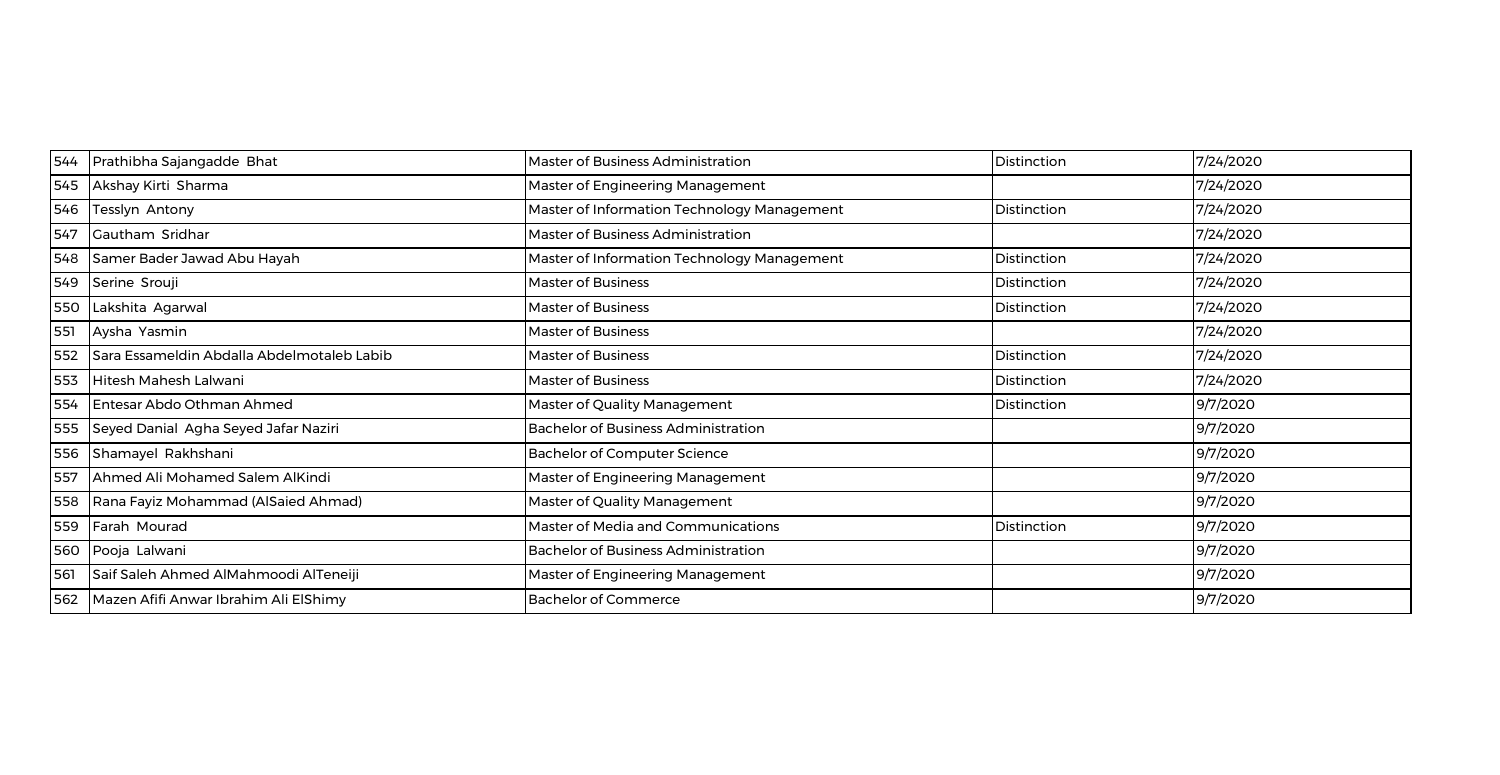| 563 | Fawaghi Mohamed Sulaiman Ebrahim AlBlooshi | <b>Master of Business</b>                  |             | 9/7/2020 |
|-----|--------------------------------------------|--------------------------------------------|-------------|----------|
| 564 | Saly Nasry Mohyeldin ElGafarawi            | <b>Bachelor of Commerce</b>                | Distinction | 9/7/2020 |
| 565 | Rheiss John Lobo                           | <b>Bachelor of Commerce</b>                |             | 9/7/2020 |
| 566 | Rawdha Ali Husain Ali Makki                | <b>Bachelor of Business Administration</b> |             | 9/7/2020 |
| 567 | Siddharth Kailash Panjwani                 | <b>Bachelor of Computer Science</b>        | Distinction | 9/7/2020 |
| 568 | Sanubar Abdullazade                        | <b>Bachelor of Business Administration</b> |             | 9/7/2020 |
| 569 | Anan Sadiq                                 | <b>Bachelor of Commerce</b>                |             | 9/7/2020 |
| 570 | Muhammad Stapic                            | <b>Master of Business</b>                  |             | 9/7/2020 |
| 571 | Assel Tolegen                              | <b>Bachelor of Commerce</b>                |             | 9/7/2020 |
| 572 | Ahoud Mohammed Ahmed AlSaadi               | Master of Business Administration          |             | 9/7/2020 |
| 573 | Fatma Aref Ali AlOwaid AlMheiri            | <b>Bachelor of Commerce</b>                | Distinction | 9/7/2020 |
| 574 | Ali Abdulla Mohammad Sharif AlKhayat       | Master of Engineering Management           |             | 9/7/2020 |
| 575 | Irene Leya Manoj                           | <b>Bachelor of Commerce</b>                | Distinction | 9/7/2020 |
| 576 | Disha Tulsani                              | <b>Bachelor of Commerce</b>                | Distinction | 9/7/2020 |
| 577 | Aisha Omar Mohammad Bin Dhaher             | <b>Bachelor of Commerce</b>                |             | 9/7/2020 |
| 578 | Buthainah Mohammad Khaled Abu Sari         | Master of Quality Management               | Distinction | 9/7/2020 |
| 579 | Omar Nasir Mohamed Alsuwaiji Alzaabi       | Master of Engineering Asset Management     |             | 9/7/2020 |
| 580 | Thamer Subhi Mahmoud AlGhanem              | <b>Master of Business</b>                  | Distinction | 9/7/2020 |
| 581 | Mohammed Rizwan Mangalath Abdul Rasheed    | <b>Master of Business</b>                  |             | 9/7/2020 |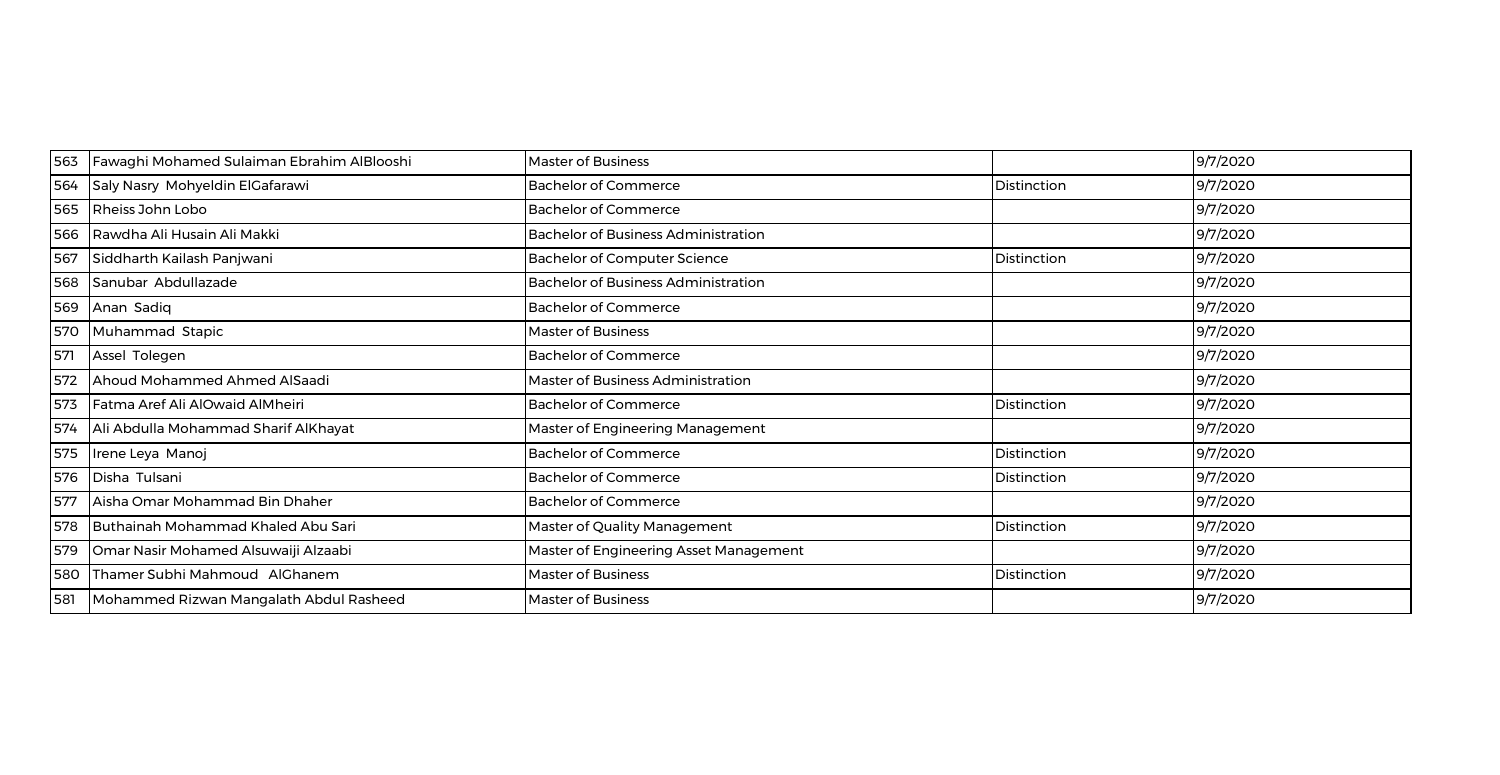| 582 | Latifa Obaid Khalifa Abushibs Al-Ali   | <b>Master of Business</b>                   |             | 9/7/2020  |
|-----|----------------------------------------|---------------------------------------------|-------------|-----------|
| 583 | Mais Ahmad Sahed Al-Obaidi             | Master of Engineering Management            |             | 9/7/2020  |
| 584 | Ahmad Talib Abdulkarim Mohammad Julfar | Master of Engineering Management            | Distinction | 9/7/2020  |
| 585 | Rana Taha Sidahmed Fadl                | Master of Quality Management                |             | 9/7/2020  |
| 586 | Nada Rasem Ramez Shahin                | Master of Information Technology Management | Distinction | 9/7/2020  |
| 587 | Feras Emad Abdelwadod Abualfeilat      | Master of Business Administration           |             | 9/7/2020  |
| 588 | Omar Mohammad Mustafa Hazeem           | Master of Business Administration           | Distinction | 9/7/2020  |
| 589 | Maryam Hasan Omar Al-Mashgari          | Master of Quality Management                | Distinction | 9/7/2020  |
| 590 | Yaqoub Yousuf Yahya Mohammad AlSaadi   | Master of Engineering Management            |             | 9/7/2020  |
| 591 | Mahmoud Ghaleb Ataia                   | Master of Business                          |             | 9/7/2020  |
| 592 | Mir Maaz Alam Khan                     | Master of Engineering Management            |             | 9/7/2020  |
| 593 | Davood Baghestani                      | Master of Business                          | Distinction | 9/7/2020  |
| 594 | Fatima Sheikheldin Osman Sid Ahmed     | Master of Quality Management                | Distinction | 9/7/2020  |
| 595 | Hajer Salim Mohamed Ahmed AlDhanhani   | Master of Quality Management                |             | 9/7/2020  |
| 596 | Na'el Yousef Mohammad Migdadi          | Master of Engineering Management            | Distinction | 9/7/2020  |
| 597 | Tabarek Ahmed Abdullah Al-Qayyim       | Graduate Certificate in Marketing           |             | 9/7/2020  |
| 598 | Jad Nasr                               | Master of Business Administration           | Distinction | 9/18/2020 |
| 599 | Anam Ali Akhtar                        | <b>Bachelor of Business Administration</b>  |             | 9/18/2020 |
| 600 | Sarah Sarfaraz Khatib                  | Master of Engineering Management            |             | 9/18/2020 |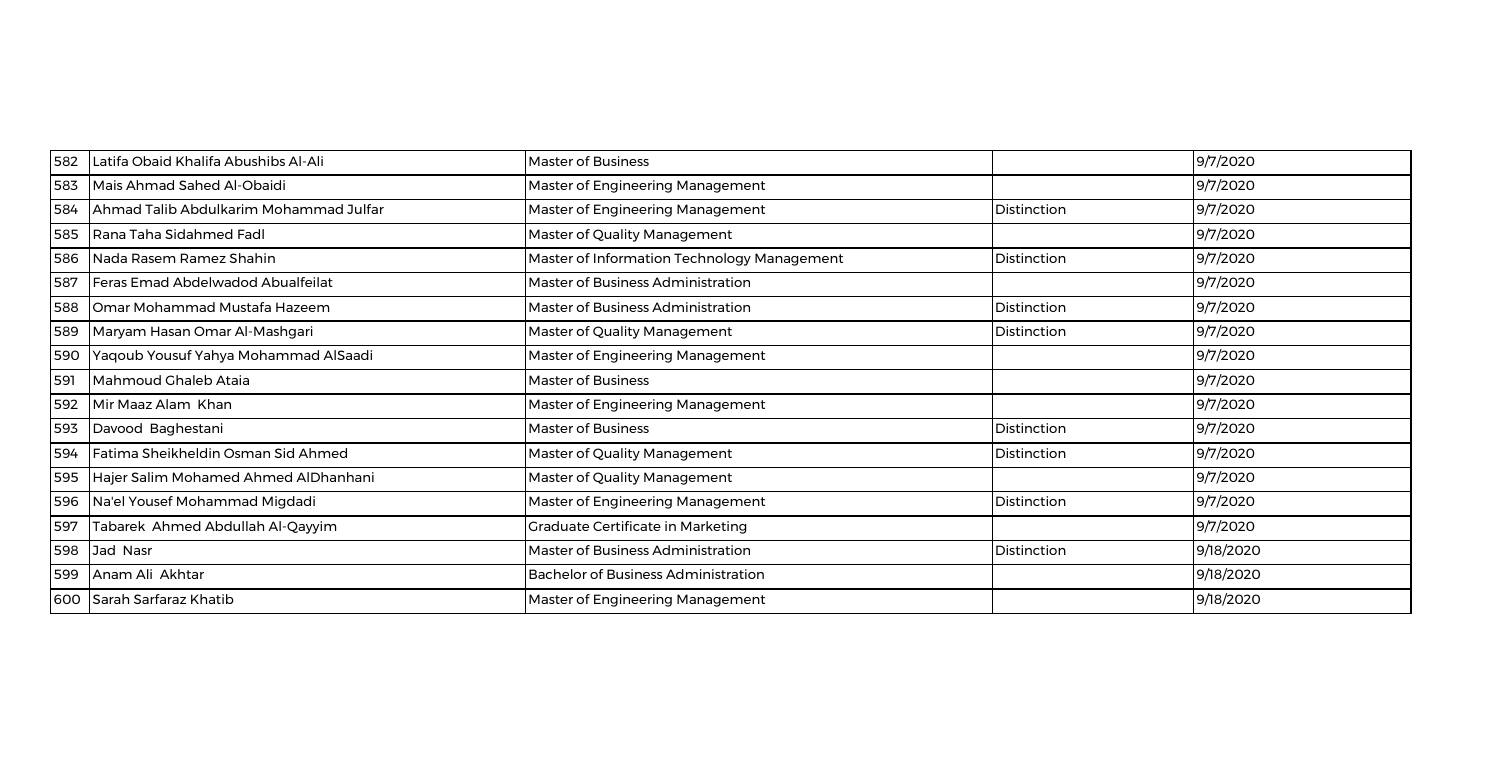| 601 | Omar Daoudi                                | <b>Bachelor of Computer Science</b>                       |             | 9/18/2020 |
|-----|--------------------------------------------|-----------------------------------------------------------|-------------|-----------|
| 602 | Fadima Tall                                | <b>Bachelor of Engineering</b>                            |             | 9/18/2020 |
| 603 | Nabeel Suliman Dockrat                     | <b>Bachelor of Business Administration</b>                |             | 9/18/2020 |
| 604 | Islam Mohamed Tamer Masoud Mohamed Ibrahim | Master of Engineering Management                          |             | 9/18/2020 |
| 605 | Razan A. H. Herzallah                      | <b>Master of Business</b>                                 |             | 9/18/2020 |
| 606 | Rajaa Mohamed Ahmed Zeidan                 | <b>Bachelor of Commerce</b>                               |             | 9/18/2020 |
| 607 | Moufeed Fareed Moufeed Siam                | <b>Bachelor of Commerce</b>                               |             | 9/18/2020 |
| 608 | Ghaith Adil Abdulameer Al-Humairi          | <b>Bachelor of Commerce</b>                               |             | 9/18/2020 |
| 609 | Ann Nayana Koshy                           | Master of Applied Finance                                 | Distinction | 9/18/2020 |
| 610 | Ikram Anwar Said                           | Master of Science (Logistics and Supply Chain Management) |             | 9/18/2020 |
| 611 | Wuraola Mofolusho Ogundimu                 | Master of Business Administration                         |             | 9/18/2020 |
| 612 | Sarah Javaid Khan                          | <b>Bachelor of Business Administration</b>                |             | 9/18/2020 |
| 613 | Karan Uday Kamath                          | <b>Bachelor of Business Administration</b>                |             | 9/18/2020 |
| 614 | Xeniya Polevchshikova                      | <b>Bachelor of Business Administration</b>                |             | 9/18/2020 |
| 615 | Calvin Austin D Souza                      | <b>Bachelor of Commerce</b>                               |             | 9/18/2020 |
| 616 | Umar Farouk Abubakar                       | <b>Bachelor of Engineering</b>                            |             | 9/18/2020 |
| 617 | Mariam Trioua                              | <b>Master of Business</b>                                 |             | 9/18/2020 |
| 618 | Mohammed Ashiq Ayyoob                      | <b>Bachelor of Commerce</b>                               |             | 9/18/2020 |
| 619 | Malcolm Merchant                           | <b>Bachelor of Computer Science</b>                       |             | 9/18/2020 |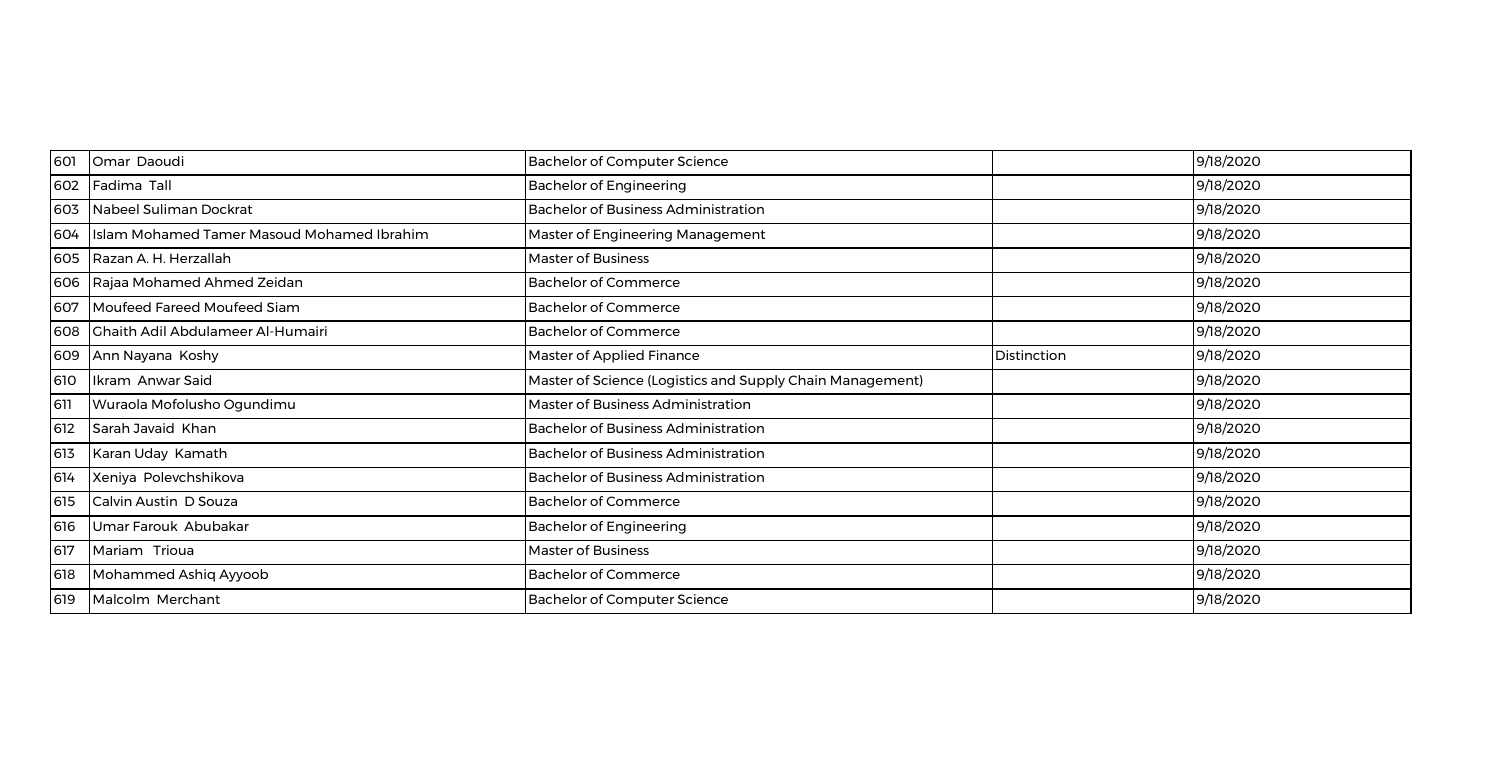| 620 | Hadi Nazeem Mohamad Sabbah                   | <b>Bachelor of Commerce</b>                |             | 9/18/2020 |
|-----|----------------------------------------------|--------------------------------------------|-------------|-----------|
| 621 | Mahmoud Atef Sayed Abdelfattah Sayed Barakat | Master of Engineering Management           |             | 9/18/2020 |
| 622 | Ahmad Nizar Mahmoud Omair                    | Master of Engineering Management           | Distinction | 9/18/2020 |
| 623 | Salman Khan                                  | <b>Bachelor of Engineering</b>             |             | 9/18/2020 |
| 624 | Taha Ahmed                                   | <b>Bachelor of Business Administration</b> |             | 9/18/2020 |
| 625 | Rashid Abdu Rahiman                          | <b>Bachelor of Commerce</b>                |             | 9/18/2020 |
| 626 | Ali Asger Abdul Hussain                      | <b>Bachelor of Commerce</b>                |             | 9/18/2020 |
| 627 | Shramon Mukhopadhyay                         | <b>Bachelor of Commerce</b>                |             | 9/18/2020 |
| 628 | Min Kyaw Thein                               | <b>Bachelor of Business Administration</b> |             | 9/18/2020 |
| 629 | Joel Thomas George                           | <b>Bachelor of Commerce</b>                |             | 9/18/2020 |
| 630 | Youcef Hidoussi                              | <b>Bachelor of Business Administration</b> | Distinction | 9/18/2020 |
| 631 | Siddharth Joshi                              | <b>Bachelor of Engineering</b>             |             | 9/18/2020 |
| 632 | Abubaker Hassan Ghazi Barahmah AlAfeefi      | <b>Bachelor of Computer Science</b>        |             | 9/18/2020 |
| 633 | Sharon Lolita Pinto                          | Master of Business Administration          |             | 9/18/2020 |
| 634 | Ahmed Ali A AlAshrafy                        | <b>Bachelor of Computer Science</b>        |             | 9/18/2020 |
| 635 | Faisal Mohamed Hazem Mostawe                 | <b>Bachelor of Engineering</b>             |             | 9/18/2020 |
| 636 | Anandu Bhuvanendran Nair                     | <b>Bachelor of Commerce</b>                |             | 9/18/2020 |
| 637 | Qais Husam Abdel Majid Obeidat               | <b>Bachelor of Business Administration</b> | Distinction | 9/18/2020 |
| 638 | Karim Ahmed Amer Ahmed Amer                  | Master of Engineering Management           |             | 9/18/2020 |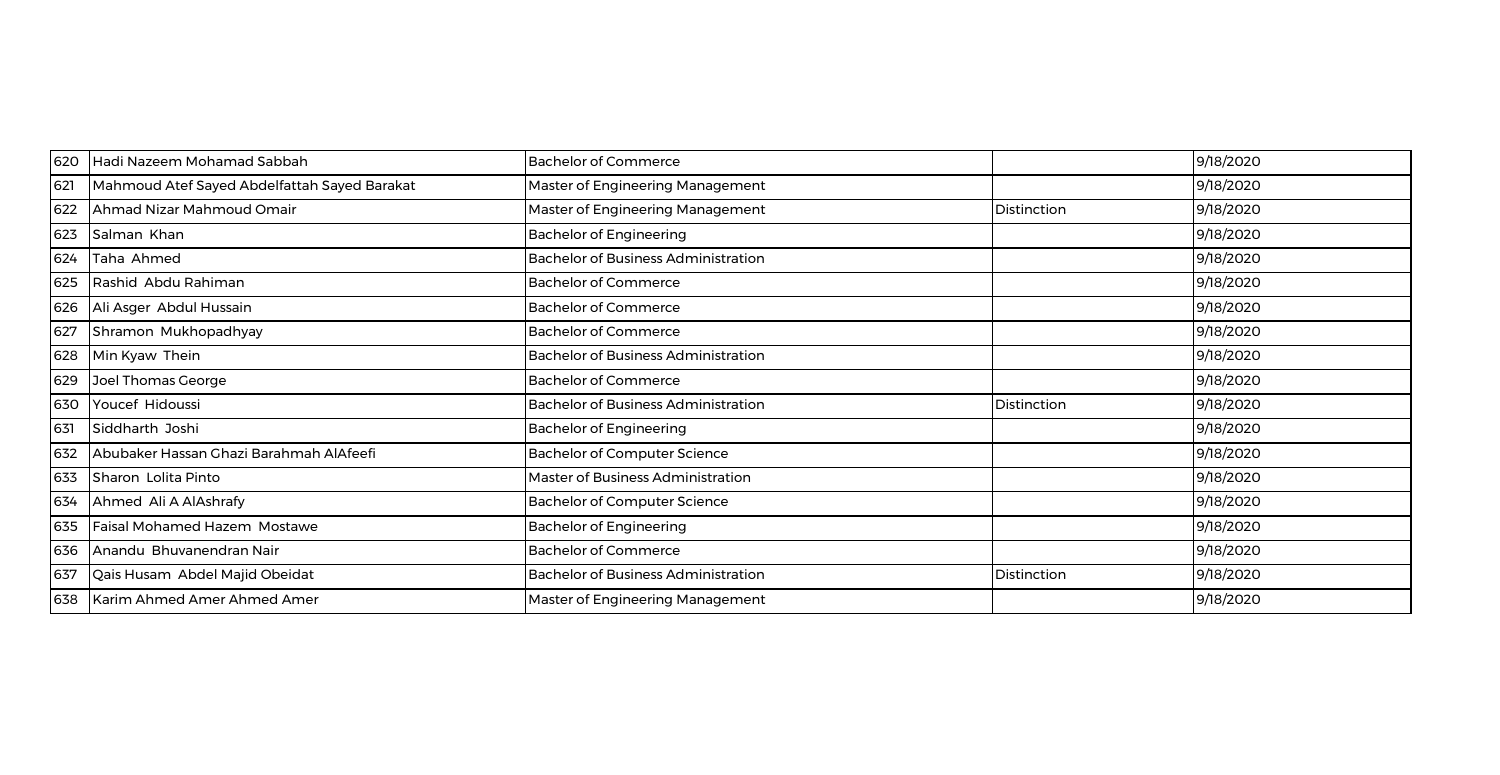| 639 | Simaran Hiranandani                  | <b>Bachelor of Commerce</b>                               | Distinction | 9/18/2020 |
|-----|--------------------------------------|-----------------------------------------------------------|-------------|-----------|
| 640 | Naveen Narayanan Menon               | <b>Master of Business Administration</b>                  |             | 9/18/2020 |
| 641 | Rashed Jihad Yousef Abdeljalil       | <b>Bachelor of Commerce</b>                               |             | 9/18/2020 |
| 642 | Komal Chandrasen Bhatia              | <b>Bachelor of Commerce</b>                               | Distinction | 9/18/2020 |
| 643 | Mckinley Emanuel Godinho             | <b>Bachelor of Commerce</b>                               | Distinction | 9/18/2020 |
| 644 | Aqsa Bhatti                          | <b>Master of Business</b>                                 |             | 9/18/2020 |
| 645 | Asif Nawab Khan                      | <b>Bachelor of Business Administration</b>                |             | 9/18/2020 |
| 646 | Akash George                         | Master of Science (Logistics and Supply Chain Management) |             | 9/18/2020 |
| 647 | Syeda Aisha Mohsin                   | <b>Bachelor of Commerce</b>                               | Distinction | 9/18/2020 |
| 648 | Fahad Mohammad                       | <b>Master of Business</b>                                 |             | 9/18/2020 |
| 649 | Mohamad Dandan                       | Master of Business Administration                         |             | 9/18/2020 |
| 650 | Esra'a Mohammad Shehadeh AlShawamreh | Master of Quality Management                              | Distinction | 9/18/2020 |
| 651 | Saravanan Sundaresan                 | <b>Master of Business</b>                                 |             | 9/18/2020 |
| 652 | Liyang Gu                            | Master of Business Administration                         |             | 9/18/2020 |
| 653 | Xiangbin Meng                        | Master of Engineering Management                          | Distinction | 9/18/2020 |
| 654 | Sonesh Chabria                       | Master of Business Administration                         |             | 9/18/2020 |
| 655 | Teerthankar Vijay Vatsa              | Master of Business Administration                         | Distinction | 9/18/2020 |
| 656 | Wenjuan He                           | <b>Master of Business</b>                                 |             | 9/18/2020 |
| 657 | Priya Srivastava                     | Master of Engineering Management                          |             | 9/18/2020 |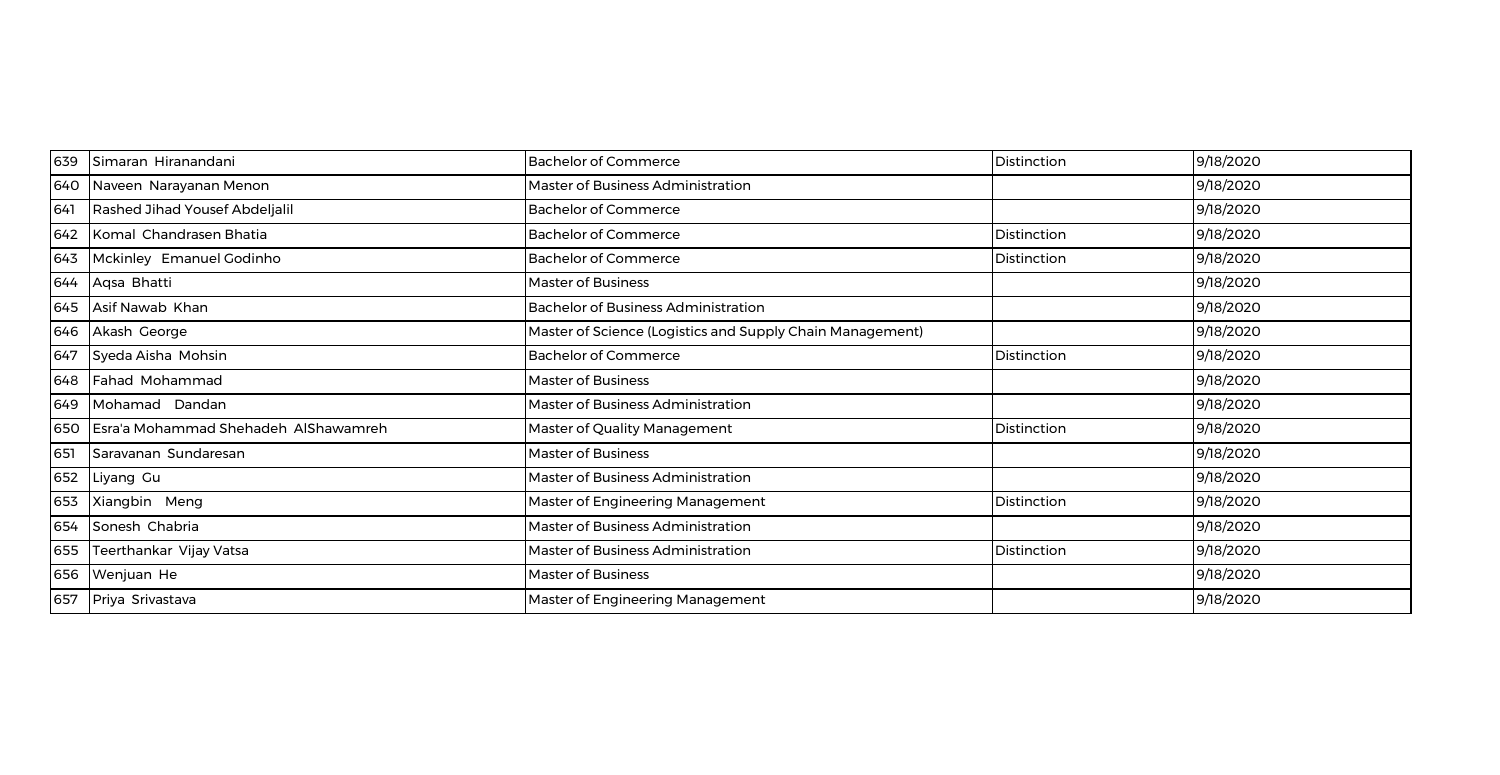| 658 | Tanay Dubey                     | Master of Engineering Management  | Distinction | 9/18/2020 |
|-----|---------------------------------|-----------------------------------|-------------|-----------|
| 659 | Miaad Khamis Ibrahim Al-Sheidi  | <b>Master of Business</b>         |             | 9/18/2020 |
| 660 | Omar Yousef Hassan Fares Al-Ali | Master of Engineering Management  | Distinction | 9/18/2020 |
| 661 | Sara Nabeel Saleh Saleh         | Master of Engineering Management  |             | 9/18/2020 |
| 662 | Aksana Burachkouskaya           | Master of Business Administration | Distinction | 9/18/2020 |
| 663 | Ahmed AlFatih Dafalla Mohamed   | Master of Quality Management      | Distinction | 9/18/2020 |
| 664 | Hana Jamal Elounais             | <b>Master of Business</b>         |             | 9/18/2020 |
| 665 | Fadi Riyad Izzat (Ali Ahmad)    | <b>Master of Business</b>         |             | 9/18/2020 |
| 666 | Afaf Lamouri                    | Master of Business                | Distinction | 9/18/2020 |
| 667 | Govind Gautam Ahya              | Master of Business                |             | 9/18/2020 |
| 668 | Farhad Mohammed                 | <b>Master of Business</b>         |             | 9/18/2020 |
| 669 | Chinyere Okere                  | Master of Engineering Management  |             | 9/18/2020 |
| 670 | Nishita Narayanan               | Master of Engineering Management  | Distinction | 9/18/2020 |
| 671 | Linju Mamman Philip             | Master of Engineering Management  |             | 9/18/2020 |
| 672 | Mohammed Afatab                 | <b>Master of Business</b>         | Distinction | 9/18/2020 |
| 673 | Yangming Li                     | Master of Business Administration | Distinction | 9/18/2020 |
| 674 | Ruban Cherian Kurian            | Master of Engineering Management  | Distinction | 9/18/2020 |
| 675 | Nargiz Ibragimova               | Master of Business Administration | Distinction | 9/18/2020 |
| 676 | Fares Darwish Mustafa Yacoub    | Master of Engineering Management  |             | 9/18/2020 |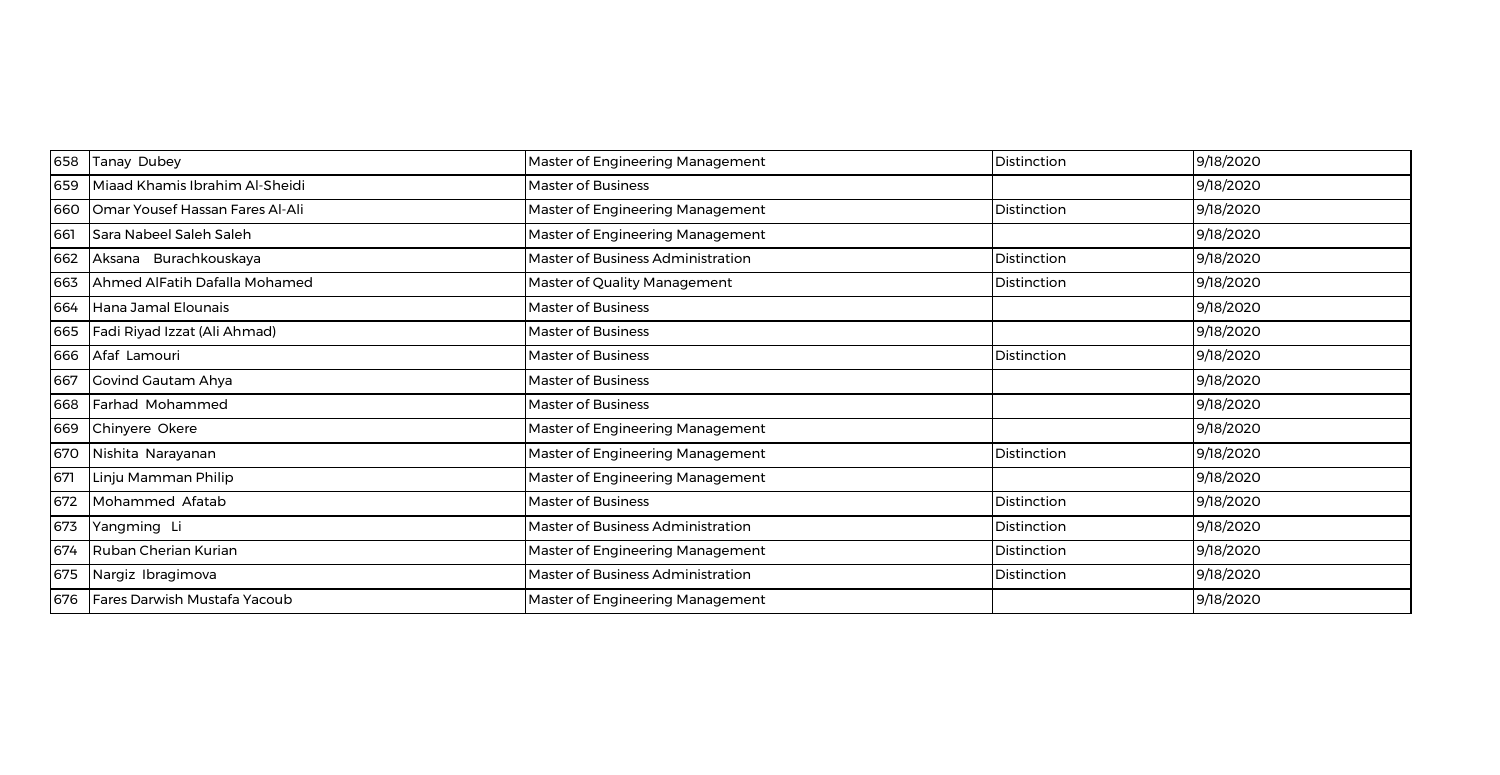| 677 | Achraf Sghaier                    | Master of Engineering Management            | Distinction | 9/18/2020  |
|-----|-----------------------------------|---------------------------------------------|-------------|------------|
| 678 | Patricia Istanbouli               | Master of Business                          | Distinction | 9/18/2020  |
| 679 | Salem I. H. Herzallah             | Master of Business                          | Distinction | 9/18/2020  |
| 680 | Jawad Ummer Cholliyoden           | Master of Business                          | Distinction | 9/18/2020  |
| 681 | Karim Basem F. Awadeh             | <b>Master of Business</b>                   |             | 9/18/2020  |
| 682 | Mohamed Mohamed Nazmy Rashed      | <b>Bachelor of Engineering</b>              |             | 11/9/2020  |
| 683 | Maitha Matar Ali Shabani AlKetbi  | Master of Engineering Management            |             | 11/9/2020  |
| 684 | Ahmad Mamdouh Mousa Al-Oran       | Master of Engineering Management            | Distinction | 11/9/2020  |
| 685 | Jiali Xu                          | Master of Information Technology Management |             | 11/9/2020  |
| 686 | Ibrahim M. S. AlAmassi            | Master of Engineering Management            | Distinction | 11/9/2020  |
| 687 | Osama Nassem Hussein Bader        | Master of Quality Management                |             | 11/20/2020 |
| 688 | Rabia Rauf                        | Master of Information Technology Management | Distinction | 11/20/2020 |
| 689 | Asad Iqbal                        | <b>Bachelor of Information Technology</b>   |             | 11/20/2020 |
| 690 | Ahmed Seid Shash                  | <b>Bachelor of Commerce</b>                 |             | 11/20/2020 |
| 691 | Ramy Hisham Mohamed Sayed Mostafa | Master of Engineering Management            | Distinction | 11/20/2020 |
| 692 | Zahra Imad Abdulhussein Al Sayyab | <b>Bachelor of Commerce</b>                 |             | 11/20/2020 |
| 693 | Rami Bassam Abdulaziz Al-Helou    | <b>Bachelor of Engineering</b>              |             | 11/20/2020 |
| 694 | Ibrahim Abdelaal Abdalla Tambal   | <b>Bachelor of Engineering</b>              |             | 11/20/2020 |
| 695 | Zhallah Shah                      | <b>Bachelor of Commerce</b>                 |             | 11/20/2020 |